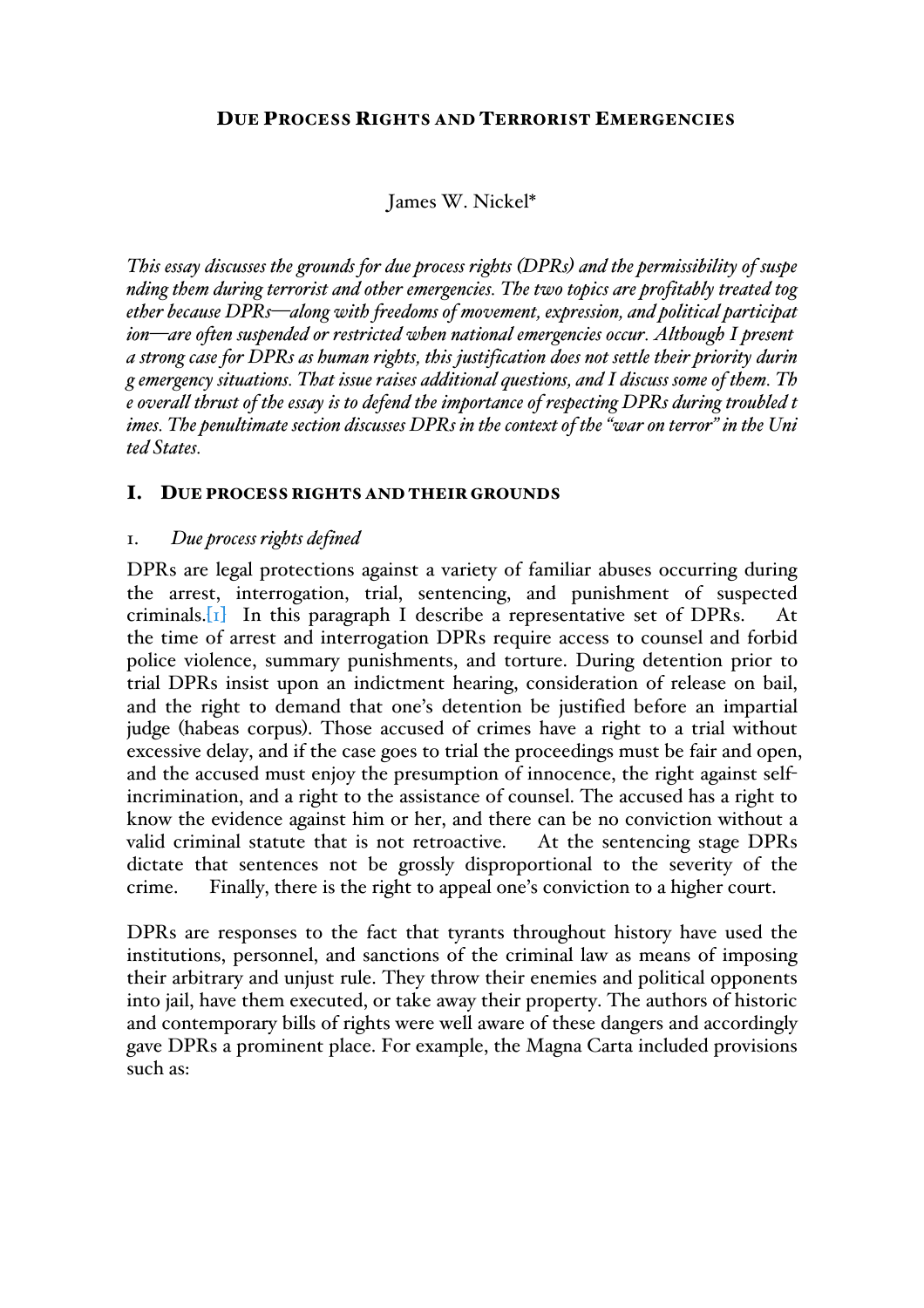"38. No bailiff for the future shall, upon his own unsupported complaint, p ut anyone to his 'law', without credible witnesses brought for this purpose".

"39. No freemen shall be taken or imprisoned or […] exiled or in any way de stroyed […] except by the lawful judgment of his peers or by the law of the l and".3

The United States Bill of Rights devotes more space to DPRs than to any other family of rights. Of the original ten amendments to the Constitution, five of them (4-8) deal with due process. For example, the Sixth Amendment prescribes:

"In all criminal prosecutions, the accused shall enjoy the right to a speedy a nd public trial, by an impartial jury of the State and district wherein the cri me shall have been committed [...] to be informed of the nature and cause of the accusation; to be confronted with the witnesses against him; to have compulsory process for obtaining witnesses in his favor, and to have the ass istance of counsel for his defense".4

DPRs also play a prominent role in contemporary human rights declarations and treaties. For example, the United Nations' International Covenant on Civil and Political Rights (ICCPR) sets out DPRs in articles 6-15. Article 9.4 (habeas corpus) is representative:

"Anyone who is deprived of his liberty by arrest or detention shall be enti-t led to take proceedings before a court, in order that [the] court may decide without delay on the lawfulness of his detention and order his release if th e detention is not lawful".5

If a criminal case is prosecuted and no plea bargain is reached, subse-quent review will occur in a trial. The criminal trial is an organized inquiry -one could also say "ritual"-which involves assembling needed participants, systematically collecting and presenting evidence, considering the arguments for and against the defendant's guilt, and judging appropriate penalties. The deliberate pace of a trial allows pas-sions to cool and greater objectivity to emerge. The judge, who serves both as master of ceremonies and as interpreter of the law, is charged with impartial application of both law and evidence.6 And lawyers are present to argue on behalf of their respective clients' claims or defenses.

# 2. *The justification of due process rights*

DPRs protect both life and liberty against threats from government.7 Suppose that we have been per-suaded by the arguments in Thomas Hobbes's Leviathan (1660)8 that without a strong government to protect us against the predations of our neighbors it will be impossible to have adequate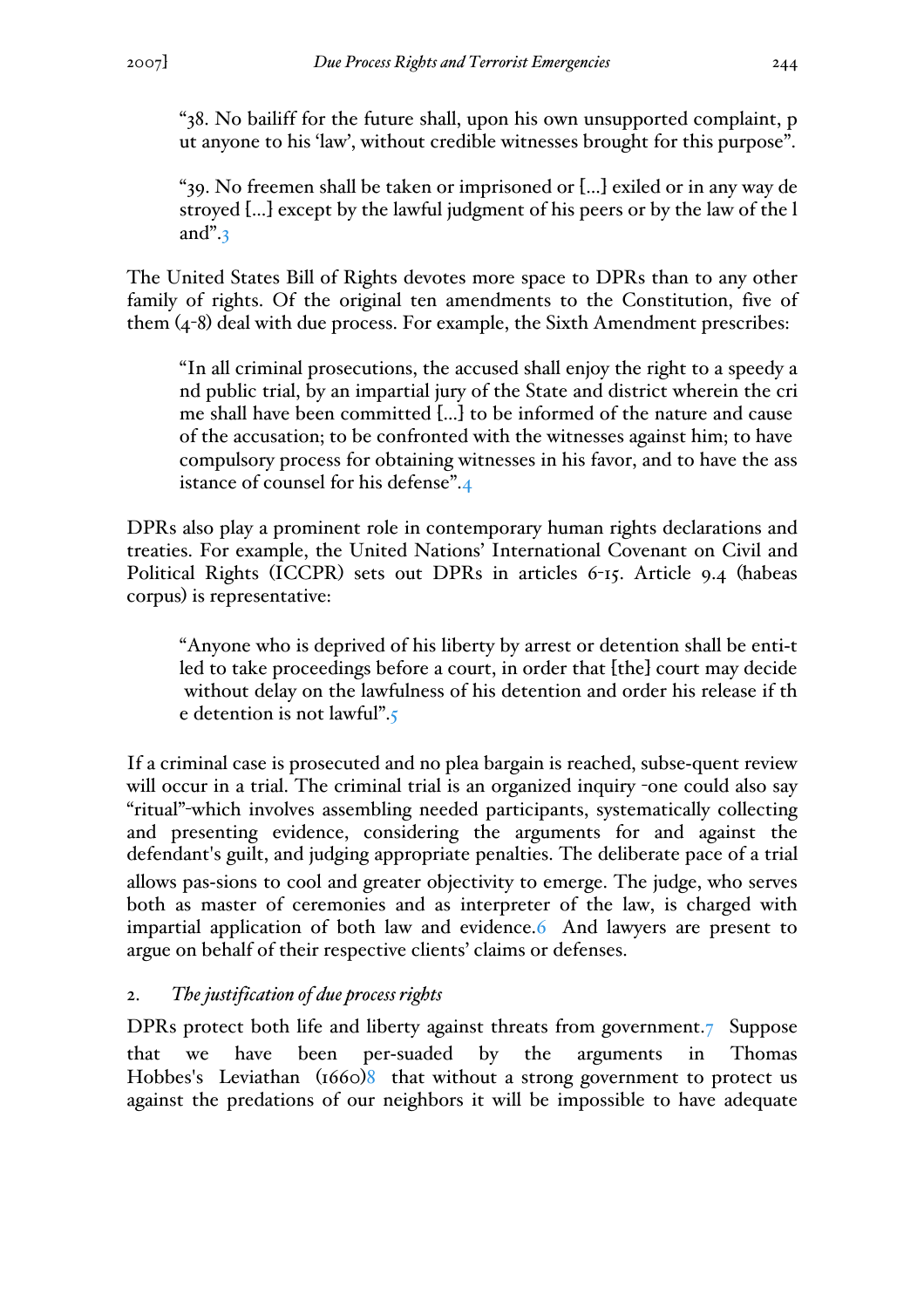levels of order and productivity and that consequently we will have a poor chance of avoiding a miserable life and early death. Greedy or hungry neighbors who will raid, kill, steal, dispossess, kidnap, and rape pose what I call the First Problem of Insecurity. To protect ourselves from them we create government and legal protections of personal security, liberty, and possessions. We enact criminal laws, create courts and jails, and proceed to convict and punish offenders. We thereby solve -or at least ameliorate- the First Problem. The system of law and government is dangerous, however, and we still have reason to be fearful, but now our fear is of the government's predations, corruption, and inep-titude. This is the Second Problem of Insecurity.

As suggested above, a common worry about governments is that they will throw us in jail or execute us because some official suspects us of committing a crime, wants to neutralize us as a political opponent, finds us troublesome, or wants our property. In response to this worry we come up with the idea of not permitting the government to impose serious punishments without justifying a person's punishment before an impartial and independent tri-bunal. Law is the remedy -or at least a key part of it- to both problems of insecurity. Just as we imposed law and its potential sanctions on our-selves and our neighbors to solve the First Problem, we now impose legal restrictions on our government to solve the Second Problem. Both pro-jects are difficult and may never be fully successful. Still, DPRs give us important protections for our lives, liberty, and property.9 Like the criminal law itself they protect our security. But instead of protecting us against private criminals they protect us against government.

DPRs protect us not only directly when we are personally accused of crimes, but also indirectly by serving as checks on govern-mental power. They make less available tempting but tyrannical (or just heavy-handed) ways of governing, and thereby promote good government. They make tyrannical ways of governing less avail-able by making criminal procedure more transparent. Public trials give citizens a view of how the criminal justice system is working. Oppression, if it is occurring, is more likely to be open to public view. An attractive feature of trials by jury is that they bring randomly selected members of the public into the criminal justice system as participants, and test legal judgments against their consciences and common sense. Democratic practices, and the rights to campaign, protest, and vote that go with them, make trans-parency more valuable and DPRs more stable.

One way that DPRs protect people's liberty is by requir-ing legal justification for incarceration - a justification that shows that the accused person violated a law that was already in existence and knowable at the time the alleged criminal offense occurred. For example, when the police and many ordinary citizens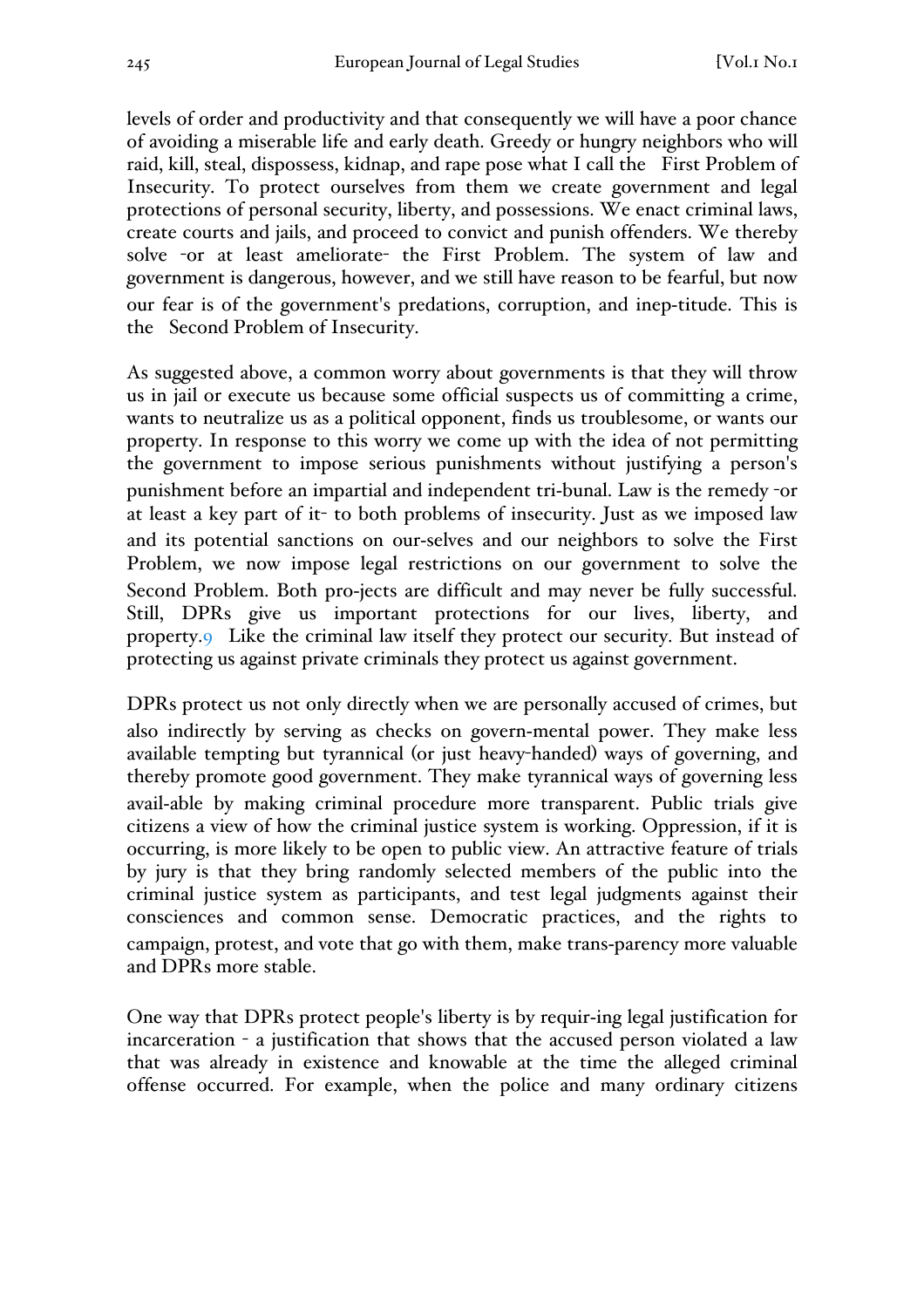dislike the recreational activities of certain teenagers, or the door-to-door witnessing of certain religious groups, the police may harass such people by arresting them for minor or imaginary offences and then beating them up during or after arrest. DPRs protect such people by making conviction of a criminal offense more difficult; they prescribe a fair trial in which it is shown that the person violated a valid law. Further, by opening arrest, interrogation, abuse, and detention to judicial and public scrutiny they help make it risky for police to use unauthorized violence.

Habeas corpus serves as a check on the executive by the judiciary, because it compels the executive branch to explain and defend its actions. As Justice Jackson of the United States Supreme Court once put it:

"[e]xecutive imprisonment has been considered oppressive and lawless [...] no free man should be imprisoned, dispossessed, outlawed, or exiled save b y the judgment of his peers or by the law of the land. The judges of Engla nd developed the writ of habeas corpus largely to preserve these immuniti es from executive restraint".12

Fairness considerations play a central role in justifying DPRs - and in supporting the idea that all citizens and residents should have such rights. These considerations require governments to avoid forms of unfairness so severe that they are matters of ruinous injustice to their victims. The severity of unfair treatment depends on the degree of unfairness, its duration and frequency, whether or not malicious intent is present, and the amount of harm or degradation that the unfairness causes. In the area of criminal justice fairness imposes three broad standards. First, there must be a system of fair and rational procedures for determining criminal guilt. Second, this system must produce in most cases results that are substantively fair. With the system in operation, people will rarely be punished when they in fact lack criminal guilt, and punishments will seldom be grossly disproportionate to the degree of wrongdoing. Finally, fairness requires that the protections of the system, such as lawyers and impartial trials, be available to all those within it who are in jeopardy of extended detention and criminal punishment - whether or not they are citizens. The claim against severely unfair treatment plays a large role in supporting the universality of DPRs.

Neither structural improvements in legal regimes, self-help, nor charita-ble assistance will eliminate the possibility of unjust trials in criminal proceedings. Individuals frequently lack the competence to secure just treatment within a complex legal system. High priority legal guarantees that can be invoked by the defendant are needed to protect people against the dangers imposed by the coercive powers of criminal justice systems.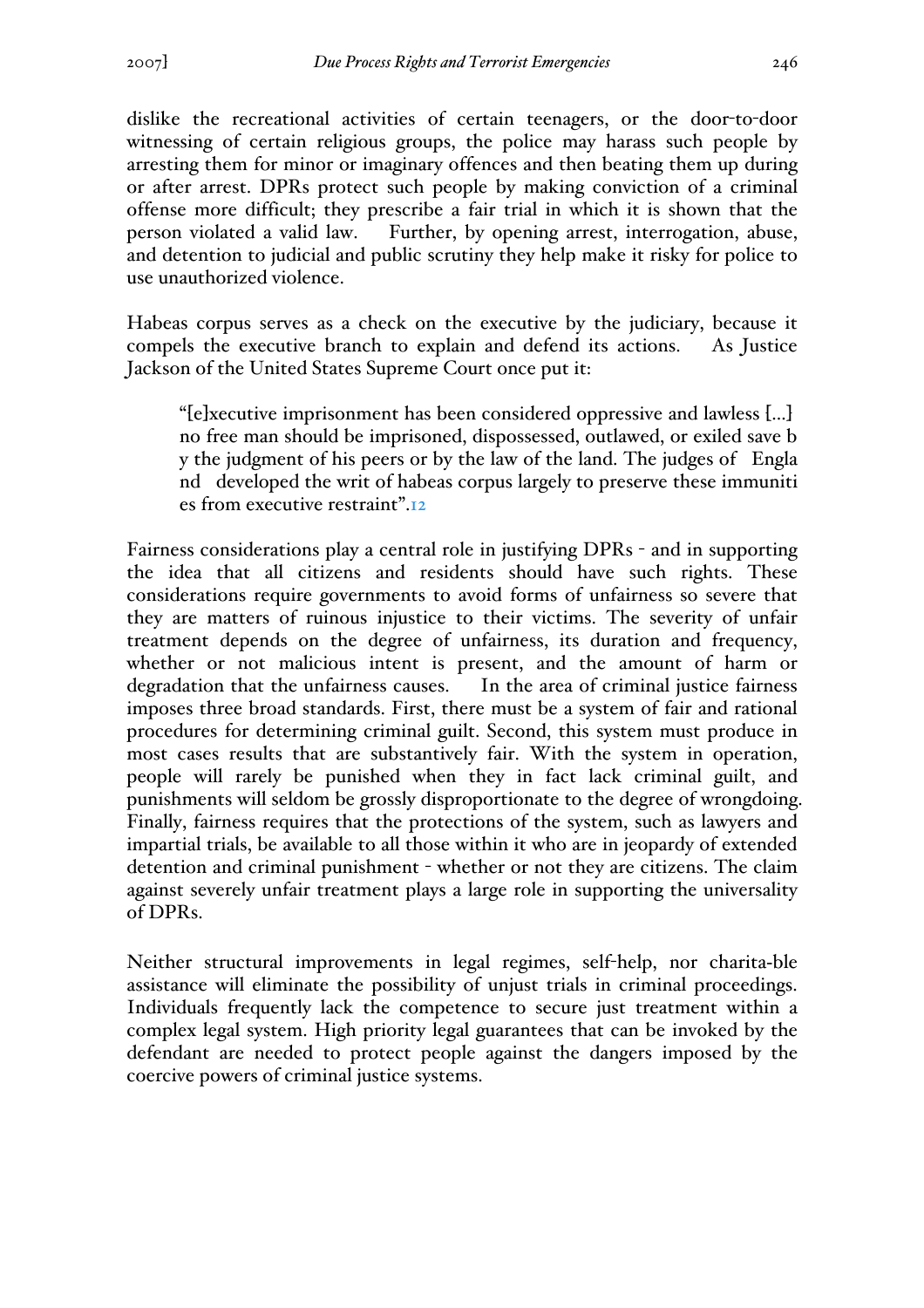The costs of implementing a general right to a fair trial are substantial. Providing those accused of crimes with impartial trials involves an expensive infrastructure of courts, judges, lawyers, record-keepers, and buildings. But most countries successfully bear these costs. And the burdens imposed on jurors and witnesses can be limited and distributed so as to avoid severe unfairness.

DPRs may seem to be negative rights, ones that merely call for their addressees to refrain from certain actions. But in fact they are more like positive rights, ones that require their addressees to provide a service to the rightholders. In my view they are best classified as condi-tionally positive. They say that if the government plans to punish someone then it must give that person various procedural protections and legal ser-vices along with the opportunity to have a trial. The ifclause of this con-ditional is sure to be continuously satisfied because governments need to threaten and carry out punishments in order to govern, and thus gov-ernments will have duties to provide due process services in many cases. From a practical point of view DPRs impose unavoidable duties to provide, just like positive rights. Ask government officials whether the system of courts and trials is a discretionary expenditure and they will laugh at you. DPRs use governments to provide expensive legal services that require large, fragile, and expensive bureau-cracies and infrastructures.

## II. NATIONAL EMERGENCIES

National emergencies are times of extreme crisis in the life of a country. They typically result from wars, threats of attack, rebellions, terrorist attacks, famines, epidemics of disease, major industrial accidents, and natural disasters such as floods and earthquakes. During national emergencies exceptional measures are sometimes warranted in all or part of the country because the problems are immense, resources and personnel are severely strained, and it is imperative to take the most effec-tive actions. Emergencies sometimes lead governments to declare a state of emergency or invoke martial law. When a state of emergency is in effect regionally or nationally, governments often claim and get legal authorization to restrict civil liberties, rule by decree, and conduct searches without judicial oversight. We think of emergencies as temporary, as bounded on both sides by times that are normal. But sometimes emergencies endure for a long time and the measures adopted during emergency rule become the standard political and legal practices of the country.

Emergencies differ in regard to the harshness of the measures their management is thought to demand. These might range from temporary curfews and restrictions on move-ment, to declaration of a state of siege and imposing martial law, to full-blown military occupation and pacification. During emergencies it is common for restrictions of rights to fall on freedom of movement and residence,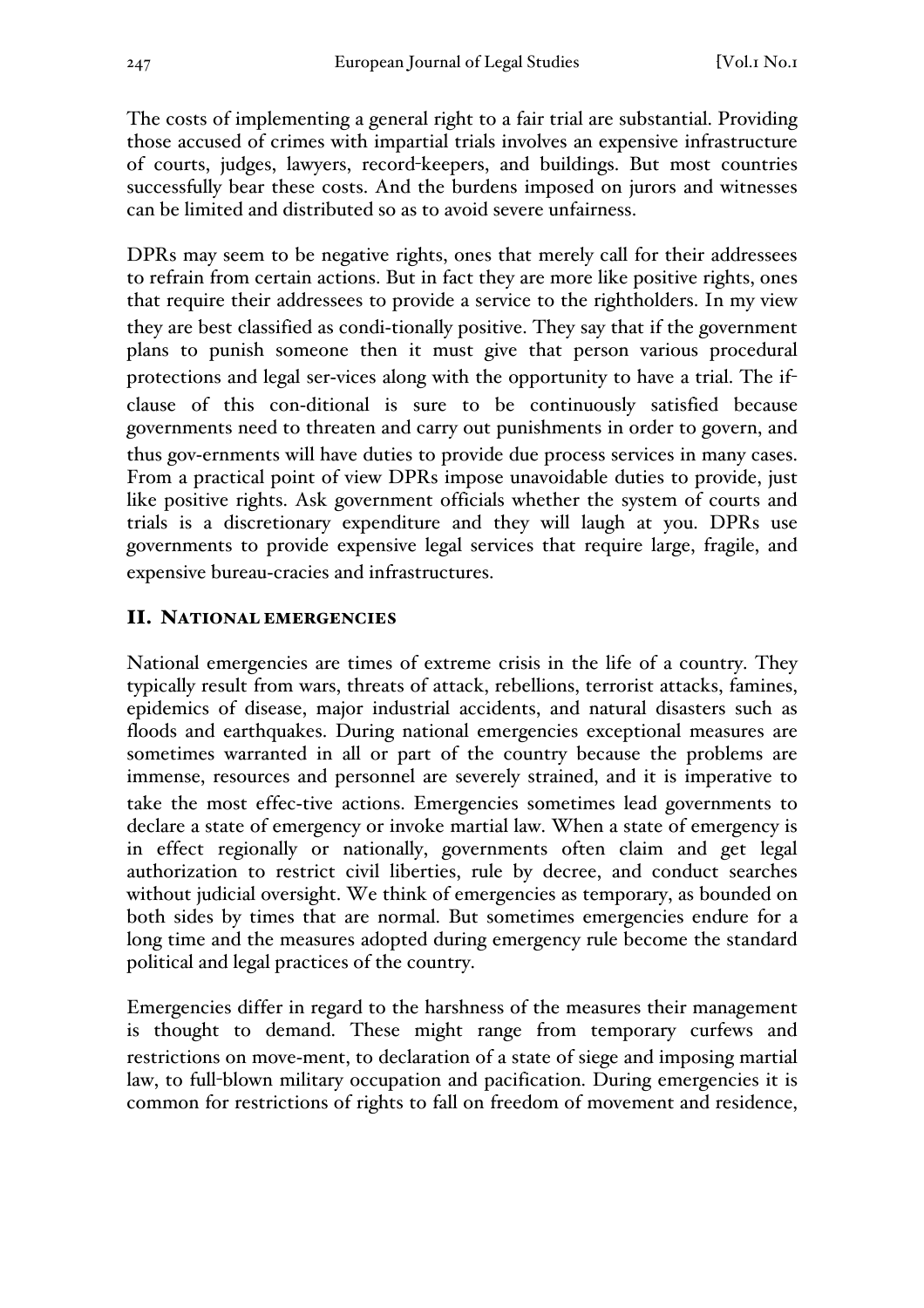freedom of assembly, freedom of expression and protest, democratic rights, and DPRs. The most severe emergencies are ones in which most parts of the country have high levels of physical devastation, loss of life, loss of home and livelihood, economic crisis, and institutional breakdown. Imminent invasion or attack may also create an emergency.

In a serious national emergency such as an armed foreign invasion or an extended series of terrorist attacks, governments have the responsibil-ity of minimizing damage to people and property, stopping the invasion or attacks, restoring security and services, and repairing the damage. In order to do these things, certain emergency powers are sometimes justified. First, governments may need powers to control the loca-tion and movement of people, to move them from the most dangerous areas and into areas where security and rudimentary services such as food, shelter, and medical care can be provided. Accordingly, rights to freedom of move-ment and to choice of residence are often restricted during serious emergencies. Second, governments need powers to reestablish rudimen-tary services. Doing this may involve commandeering public and private buildings and supplies to feed, house, or care for people, and conscription, particularly of those with special skills, to assist in the provision of these services. Thus rights to property and against forced labor may need to be restricted during emergencies. Third, governments need powers to reestablish security. In a natural disaster this may be mainly a matter of preventing looting. In a war, insurrection, or terrorist onslaught it may also involve preparing defenses against additional attacks. People who are believed to be dangerous may be detained in circumstances where it is impossible to file charges, collect evidence, or hold hearings quickly. Thus DPRs may be qualified or hearings and trials postponed.

Because of the dangers that national emergencies pose to fundamental rights and freedoms it is important that national constitutions and international human rights treaties provide guidance as to what governments may and may not do during such periods. Fortunately, three major international treaties -the European Convention on Human Rights (ECHR), the American Convention on Human Rights (ACHR), and the ICCPR- undertook this difficult task. They permit the suspension of most rights during severe national emergencies if the suspension is genuinely necessary, but hold that a few extremely important rights are immune to suspension. Article 15 of the ECHR gives a representative formulation:

"In time of war or other public emergency threatening the life of the nation any [country that has ratified the Convention] may take measures derogat-ing from its obligations under this Convention to the extent strictly required by the exigencies of the situation [...]. No derogation from Article 2 [right to life], except in respect of deaths resulting from lawful acts of war, or from Articles 3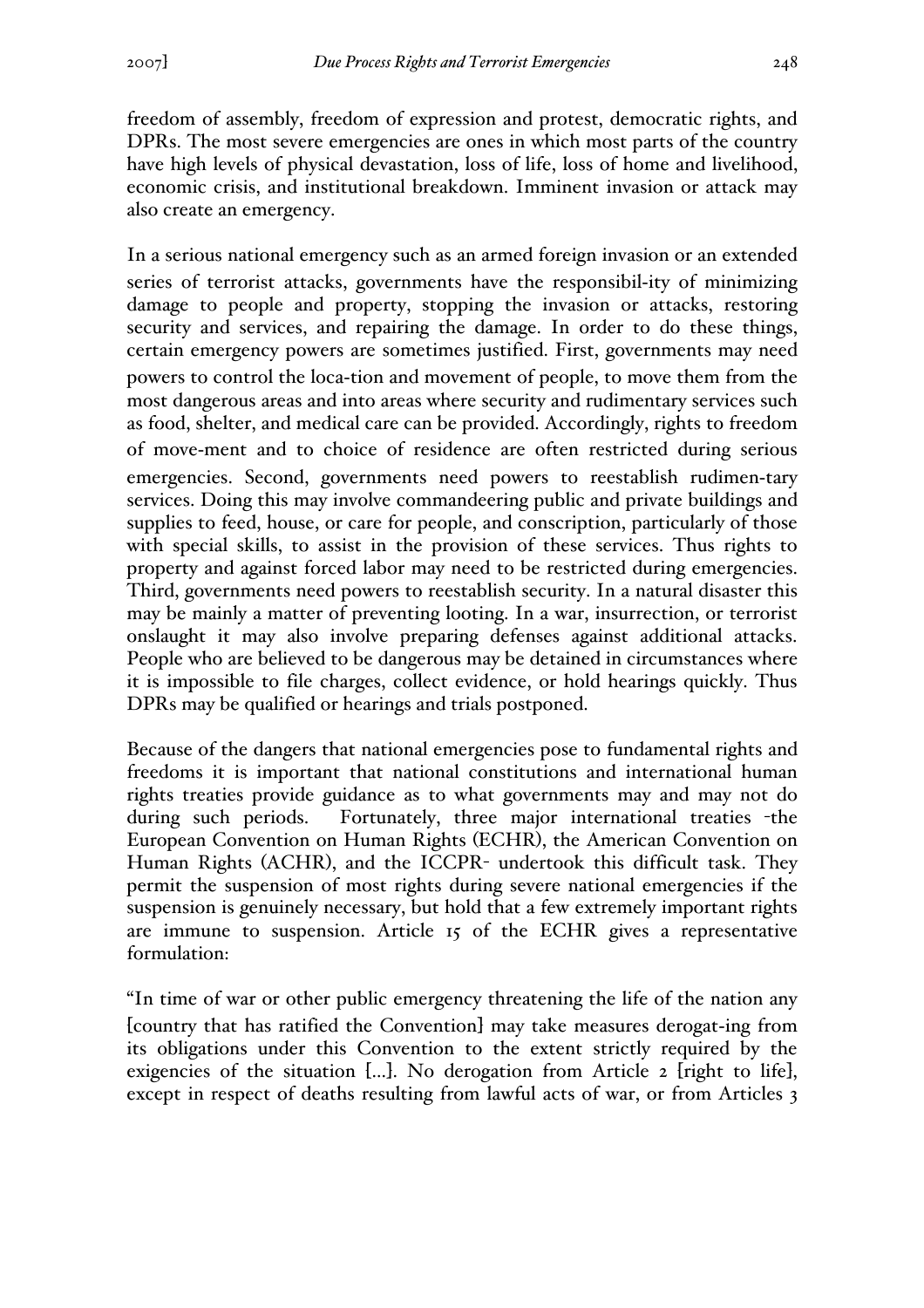[right against torture and degrading treatment], 4 (paragraph 1) [right against slavery and servitude] and 7 [right against ex post facto laws] shall be made under this provision".13

This clause makes several especially important rights immune to suspen-sion while permitting the remaining rights to be set aside only as far and for as long as is indispensable, or at least highly useful, to managing the emer-gency. Further, other countries that are parties to the treaty must be informed of any suspensions. According to the three treaties, most human rights -including DPRs, personal liberties, and democratic rights- may be suspended in national emergencies when the country's security and survival commands it. $I_4$  If there are compelling goals of security and survival that a country cannot reasonably hope to reach without suspending some right, then its suspension is permissible as long as it is not on the short list of rights whose suspension is forbidden in all circumstances. Still, the requirement that derogation be "strictly required by the exigencies of the situation" recognizes the normative strength of human rights by requiring that what is on the other side of the scale is the security and survival of the country during a period of great danger. Article 27 of the ACHR requires a "war, public danger, or other emergency" that is sufficiently large to threaten a country's "independence or security". $I_5$  The ECHR requires a time of war or other public emergency threatening the life of the nation.

Many scholars and human rights bodies have advocated adding DPRs to the list of rights that are immune to suspension during emergencies.16 Both the Inter-American Court of Human Rights and the United Nations Human Rights Committee (established under the ICCPR) have made substantial efforts in their interpretations and rulings to give DPRs more protected status during emergencies.

The approach to emergencies found in the three treaties uses a simple emergency versus non-emergency approach. I think that this simple dichotomy is dangerous and believe that we will be better able to think clearly about human rights during emergencies if we work with four categories instead of just two. I distinguish normal times, troubled times, severe emergencies, and supreme emergencies. I present these four categories as ideal types, recognizing that reality is often messier than neat categories suggest. It would be worthwhile though difficult- to work up and defend a detailed normative view of what measures are permissible during the three types of non-normal times, but here those measures are only sketched. The norm that there should be no suspensions of rights except those "strictly required by the exigencies of the situation" applies to all four categories.

Normal times are periods when a country is not facing severe and exceptional problems. The problems that do exist are perennial problems such as crime,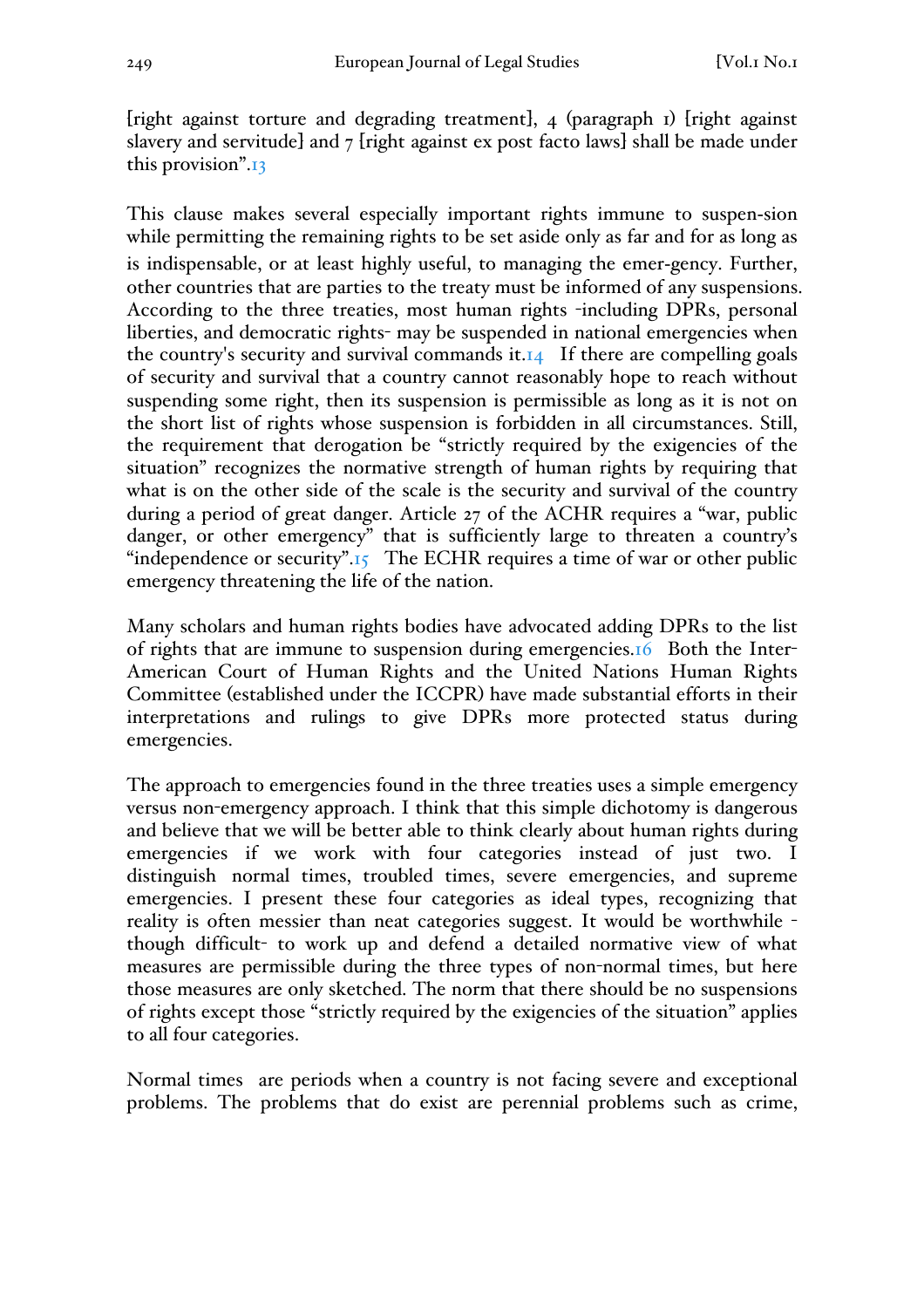unemployment, inflation, inequality, prejudice, and politi-cal discontent, and these problems are not at crisis levels. Further, no major emergencies are occurring in the home territory, although there may be floods, hurricanes, recessions, and crime waves. The country may be involved in small-scale wars and peacekeeping operations in other countries, but it is not experiencing major war or insurrection at home. The United States, for example, was in normal times during the year 1999. The war inYugoslavia and the NATO action in Kosovo were having little domestic effect, and the U.S. had not yet experienced the 2000 attack on the USS Cole or the September 2001 attacks on New York and Washington DC. During normal times human rights fully apply. The situation has no special exigencies that make imperative the restriction of basic rights.

Second, there are troubled times. In such a period the country is expe-riencing the problems of normal times plus engaging in a war outside of the homeland, experiencing occasional terrorist attacks (victims in the dozens or hundreds), suffering domestic unrest, or trying to recover from a major natural disaster or industrial accident. Large natural disasters such as Hurricane Katrina may create troubled times through their political and economic impacts. Wholesale suspensions of rights are not appropriate during troubled times, but temporary curfews and restrictions of movement may be necessary for short periods in disaster areas. Security may need to be increased in a wide range of areas.

Third, there are severe emergencies. These involve a major war in the national territory, armed rebellion, or regular and severe terrorist attacks. ECHR Article 15 speaks of a "war or other public emergency threatening the life of the nation". This language is not very helpful, although the references to war and to a threat to the country's life suggest that the situation should be one that is very serious; that the level of danger and damage is on a par with the level that occurs during a serious war. There are several conditions that create an emergency or make an emergency severe. These include: (1) The threat or damage is enormous: actual or potential damage to the country's residents and institutions is very severe, including large-scale loss of life; (2) the danger or damage is not confined to a few small areas but rather is widespread (if not literally everywhere) within the country; (3) the threat or damage to the country's economic life and the provision of essential services is large; and (4) the ordinary operation of law enforcement and border protection agencies is not sufficient to stop the danger and damage.17 To these conditions we should add the principle that if an emergency is caused by a threat rather than an actual occurrence, the threat must, on a careful and reasonable judgment, be deemed to be highly likely rather than merely possible. The boundary between troubled times and severe emergencies is extremely important legally and politically, and these conditions attempt to sketch that boundary. In severe emergencies derogable rights may be restricted or even suspended wholesale if this is strictly necessary, but non-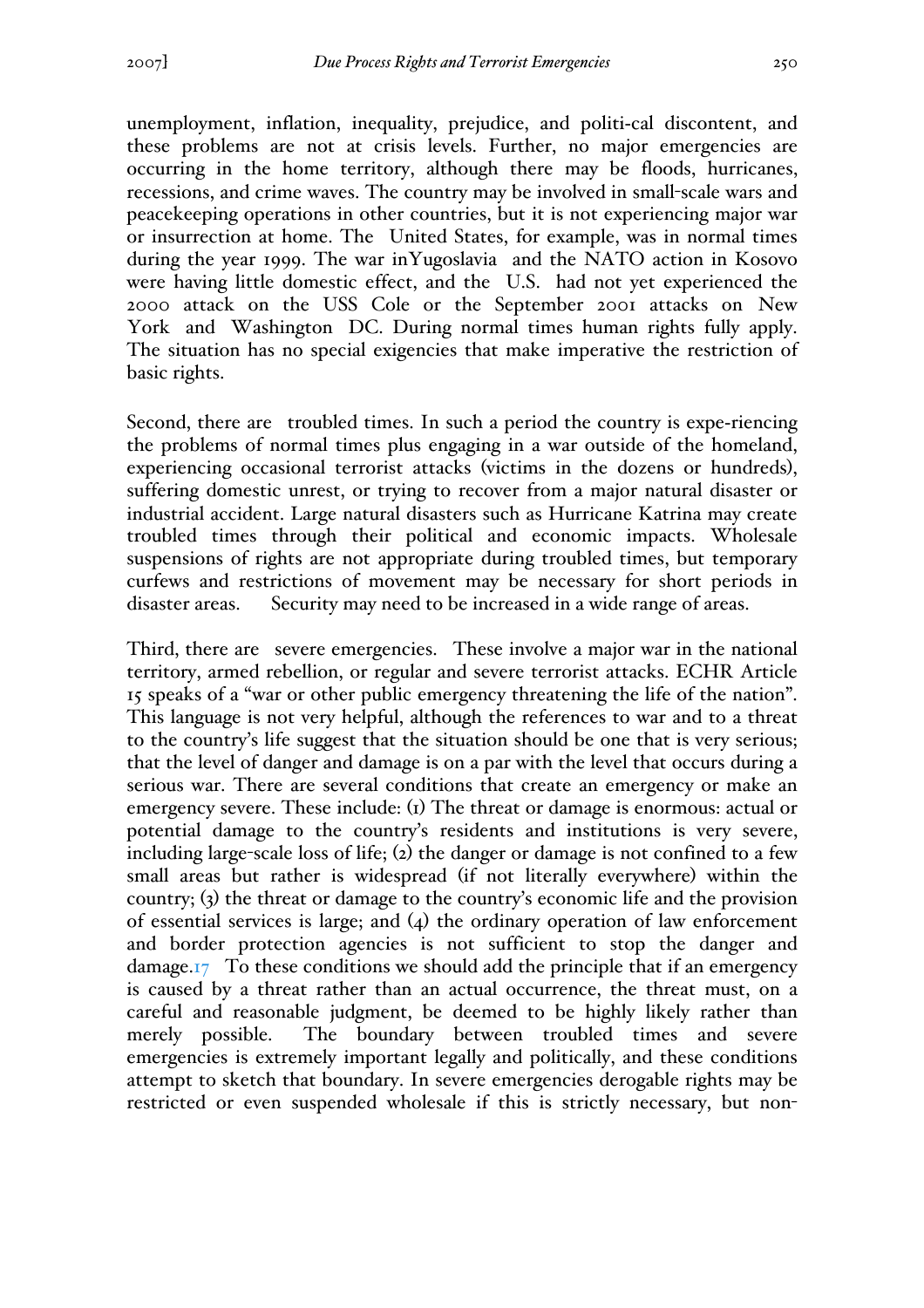## derogable rights may not.

Fourth and finally, there are supreme emergencies (or "extremely severe emergencies") which literally threaten the survival of the country as inde-pendent and whole.18 A major war or insur-rection is occurring in the homeland, causing widespread death and devastation. In many areas political and economic institutions are not functioning, or are functioning at low levels. The economic and institu-tional strain is enormous, and there is a serious risk that the war or insur-rection will end in disastrous defeat. Britain, for example, was in a supreme emergency during the worst years of World War II. Since supreme emergencies raise the prospect of severe restrictions of many important human rights, as well as deliberate violations of the law of war, it is imperative to attempt to define carefully what supreme emergencies are and to specify what they permit. A lively debate on this subject is currently underway among philosophers and political theorists.19

If we use the four categories suggested above to classify countries such as France, Spain, the United Kingdom, and the United States which experienced terrorist attacks between 2001 and 2006, the most plausible view is that although actual and threatened terrorist attacks put these coun-tries into severe emergencies for brief periods they subsequently experienced troubled times rather than severe and extended national emer-gencies.20 I recognize, of course, that in late 2001 it was not foreseeable that terrorist attacks would not continue to occur regularly in the United States, and we do not know what the future holds. Still, when no severe emergency exists these countries are not permitted under the three treaties to suspend DPRs. Human rights standards apply without restrictions during normal and troubled times. Recognizing the category of troubled times aids the maintenance of critical attitudes about how long severe emergencies endure.

## III. DETENTION WITHOUT TRIAL IN THE WAR ON TERROR

This section addresses the jus-tifiability of setting aside DPRs as part of a government's struggle against terrorism. The following section discusses detention without trial in the United States.

A perplexing dimension of terrorist and wartime emergencies is that they generate detainees such as suspected terrorists who are captured by military forces or special operations units rather than by ordinary domestic law enforcement agencies. Such detainees do not necessarily fall into the systems ordinarily used for suspected criminals, and it may be difficult as well to classify them as prisoners of war since terrorists are not considered to be engaged in lawful warfare. Captured enemy soldiers who were engaged in lawful warfare are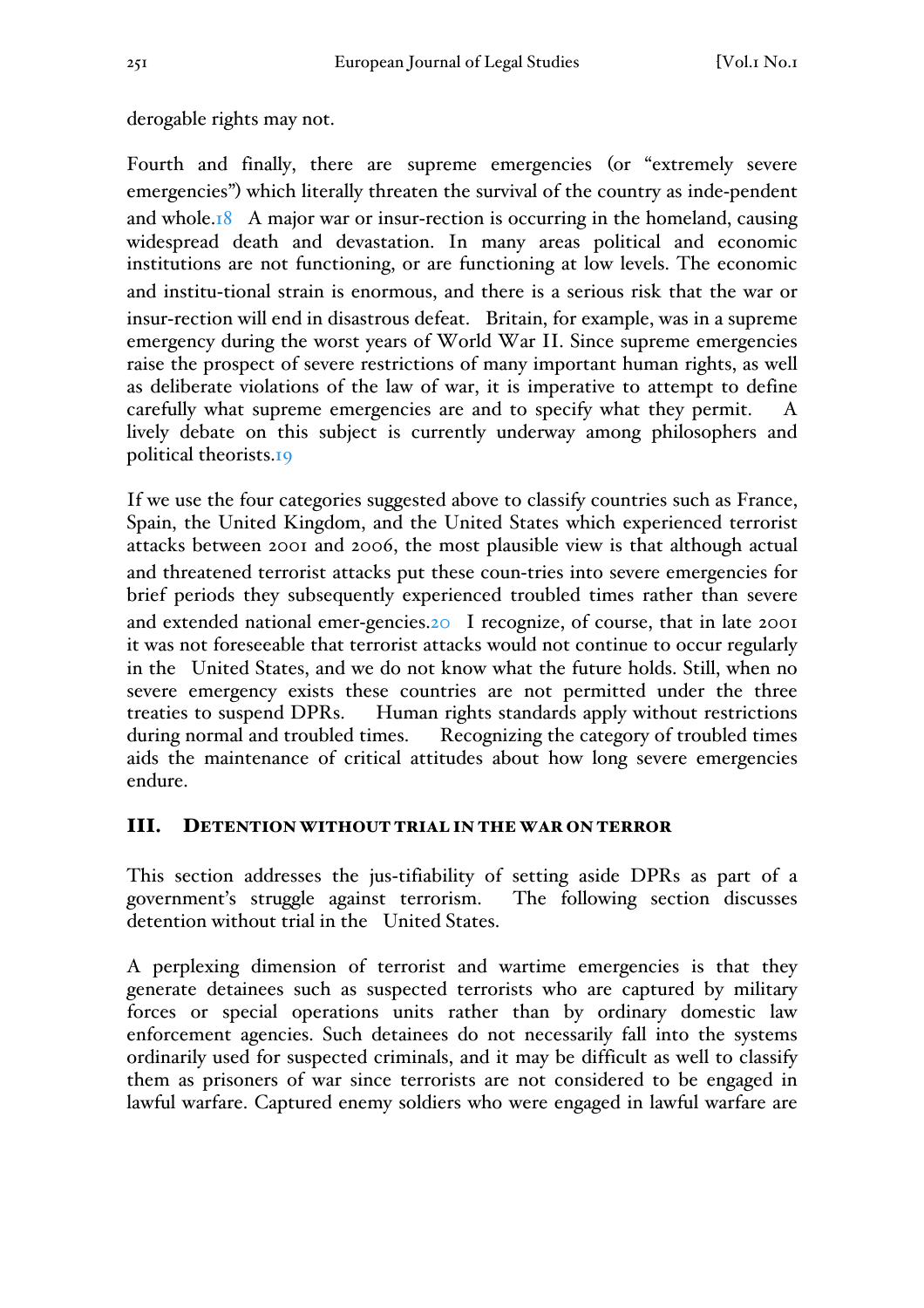not ordinarily considered to be criminals. But terrorists do not wear uniforms or bear their arms openly, and for this reason are sometimes described as "unlawful combatants."

Under international law it is permissible to detain captured enemy soldiers without trial. For instance, the Geneva Conventions permit prisoners of war to be held without trial until the end of hostili-ties in order to incapacitate them and prevent their return to the war effort. Still, these prisoners are entitled to some sort of administrative review of the grounds for their imprisonment. The grounds for permitting the detention without trial of enemy soldiers during wartime include the costs and difficulties of conducting trials for thousands of prisoners, the fact that captives are not generally accused of crimes, and the temporary nature of the detention. If detained combatants are charged with crimes rather than simply being held until the end of hostilities, they must in most circumstances be given a trial or court martial with full due process protections. The Geneva Convention allows a "great degree of flexibility in trying individuals captured during armed conflicts; its requirements are general ones, crafted to accommodate a wide variety of legal systems; but requirements they are nonetheless".21 Those suspected of being unlawful combatants are required by the Geneva Conventions to be treated as prisoners of war until their status has been decided by a "competent tribunal".22

The issue to be discussed here is not about combatants captured in a war zone outside of the national territory. Such persons normally fall under the provisions of the Geneva Conventions. The issue is rather whether human rights permit the holding without trial of persons suspected of terrorism but captured nowhere near a war zone. After the 9/11 attacks, the United States held without trial a number of suspected terrorists who had been apprehended domestically. An example is Jose Padilla, who was born in Brooklyn to a Puerto Rican family. Padilla is a convert to Islam who traveled to Egypt, Saudi Arabia, Afghanistan, Pakistan, and Iraq. Upon return to the U.S. in 2002, Padilla was arrested at the Chicago airport and initially held as a material witness. Suspected of planning to detonate a "dirty bomb" in the U.S., he was subsequently designated an enemy combatant and imprisoned without indictment or trial in a military brig in South Carolina. Padilla's case is discussed in greater detail in Section IV.

Detention without trial of fighters apprehended in a war zone raises in many cases serious questions of fairness, but it does not pose much threat of undermining the domestic system of DPRs.23 A case like Padilla's, however, posed such a threat since he is a citizen arrested within the national territory. The danger in democratic countries is not that the whole system of trials and DPRs will be abandoned. It is rather the opening of a second track with few or no procedural guarantees that is dedicated to people thought to pose threats to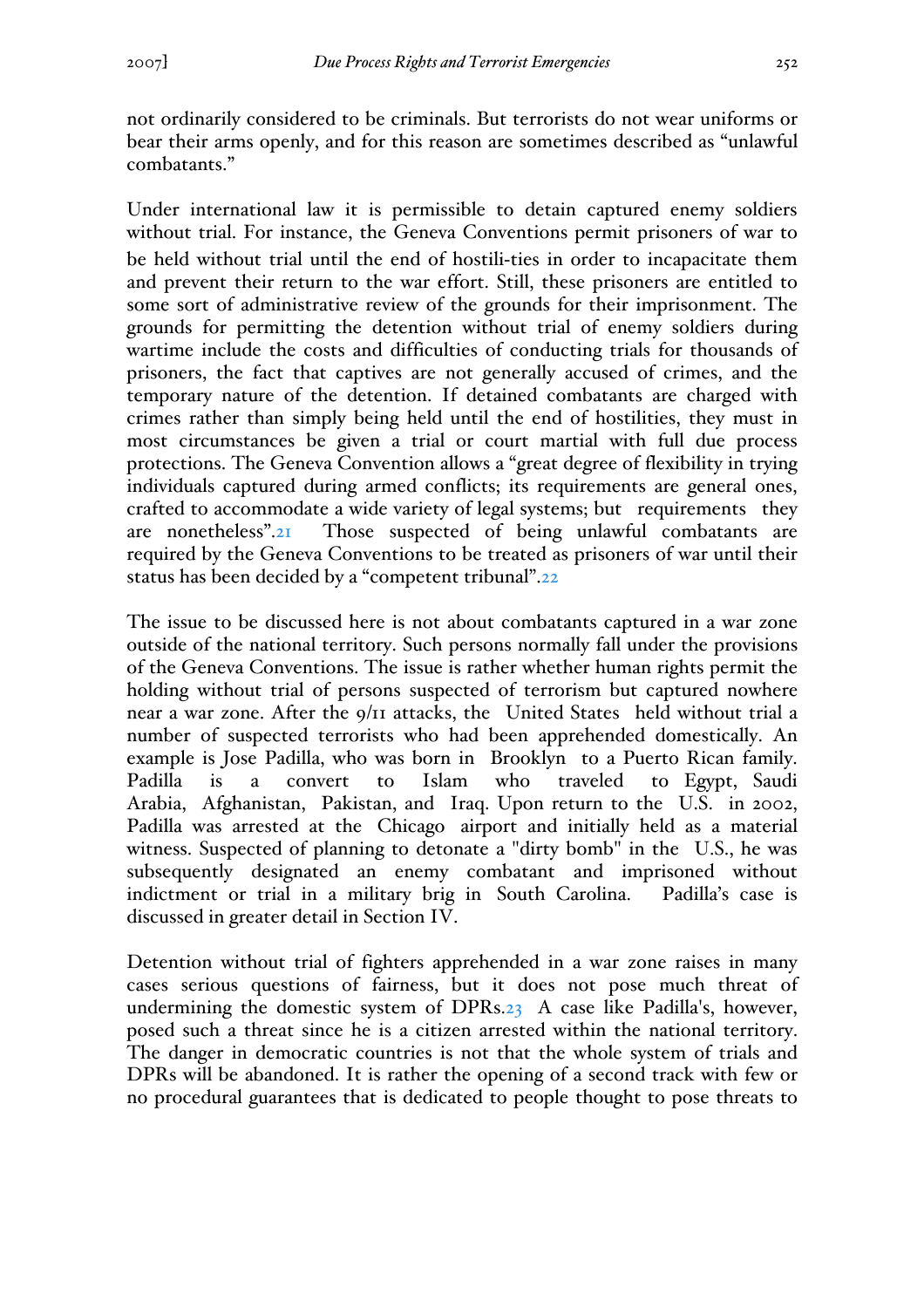national security. Perhaps the worst possible outcome is that government agents will conduct a "dirty war" on targeted groups of citizens and residents.

A special national security track may start with an irregular arrest, operate largely out of the public view, and involve disappearances and secret prisons. In this track the forms of interrogation used may often be severe enough to border on or be torture, and individuals may be held incommunicado without habeas corpus, other forms of judicial scrutiny, and a guarantee of a speedy trial. It is the emergence and institutionalization of this sort of system that undermines the rule of law and poses a major threat to the security of citizens and residents.

In situations where government officials believe that a detained person is seriously dangerous but doubt that they have the evidence needed for a conviction they may find very attractive the possibility of holding the person for an extended period without trial. Detention without trial permits incapacitating a person without having to bring him or her to trial and thereby risking acquittal and release.

Detention without trial is often justified as a kind of quarantine, a way of keeping dangerous people from doing harm. It might be argued that when we impose what amounts to house arrest on a person who has been discovered to have a contagious and dangerous disease we do not think a trial is necessary. If a statute prescribes quarantine for infectious bearers of certain diseases, and if a physician has determined that a person has one of the diseases and is infectious, then the health department can order and super-vise the person's quarantine. No procedural guarantees are provided.

More analogous to detention without trial of a suspected terrorist for a long time would be the practice of sending lepers to remote and isolated leper colonies. (This practice is now largely abandoned because leprosy -Hansen's disease- is less contagious than once thought and can be treated with antibiotics.) Quarantine in a leper colony is such a long and large deprivation of liberty that if there were a significant pos-sibility of mistakes in the diagnosis of leprosy, some form of review of deci-sions to send people to leper colonies would be appropriate. If a person is being subjected to long-term detention or quarantine, and if there is a sig-nificant level of false positives in selection for the kind of detention or quarantine in question, then some sort of process involving second-party review of the case for detention or quarantine must be available.

### 1. *The three options argument*

When suspected terrorists are arrested they are sometimes held without being charged because the detaining authorities do not yet have good enough evidence to justify their detention before a judge. The government does not want the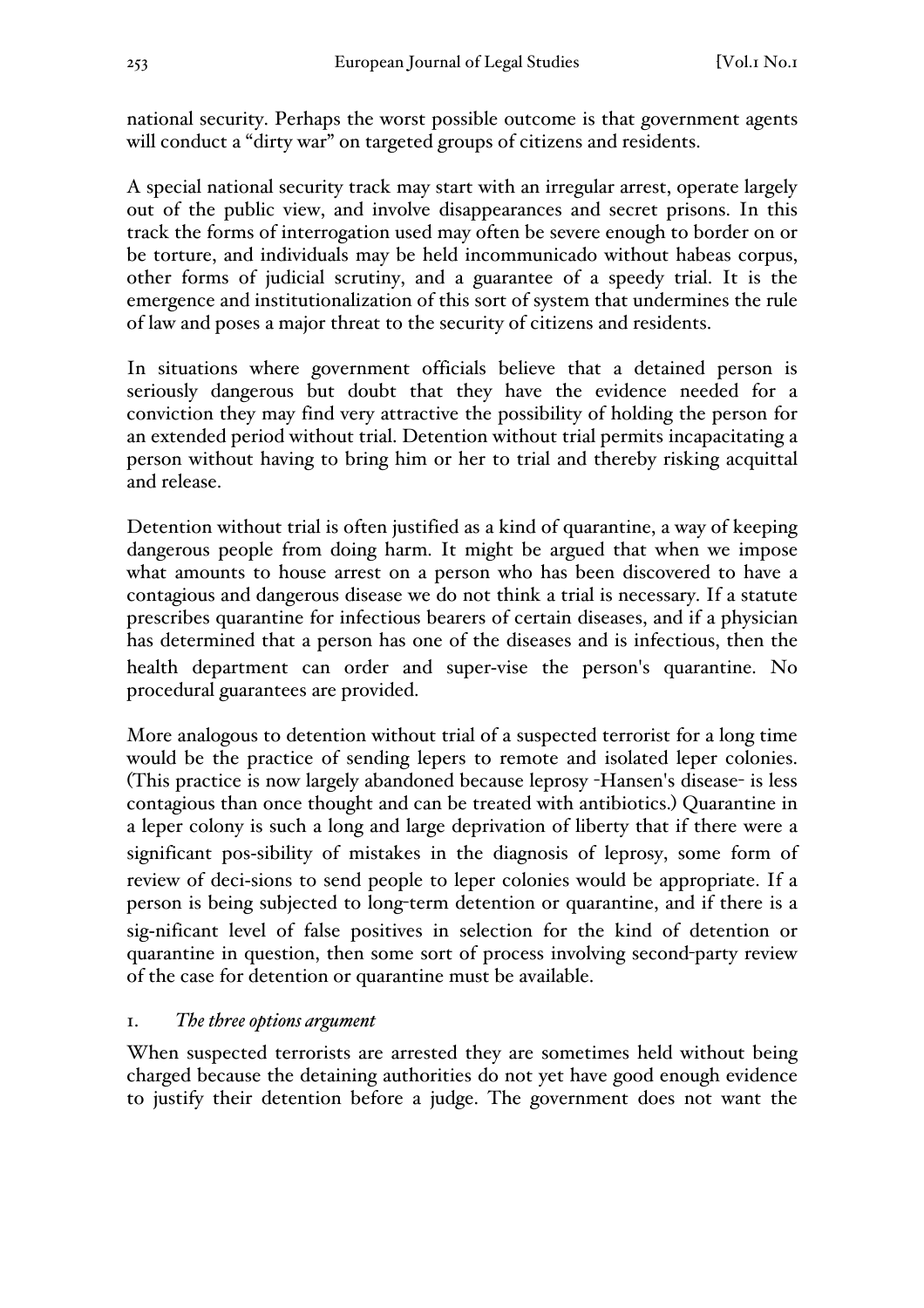suspected terrorists to be released for fear they will then have the chance to carry out their plots. Since most human rights are not absolute, and since personal security is itself an important ground for some human rights, we cannot simply dismiss the possibility of using detention without trial. An argument for detention without trial, which I call the "Three Options Argument", relies on four premises.

Premise one asserts that following his arrest, a suspected terrorist can be treated in only three ways: (1) released; (2) brought to trial; or (3) detained without trial for an extended period.

Premise two asserts that the first option (releasing the suspect) is unac-ceptably risky. If the government is right in believing that the suspect is involved in terrorist activities, releasing him risks severe harm to public safety as the person returns to terrorism.

Premise three is that the second option (bringing the suspect to trial) is also unacceptably risky. The cases in question are ones where the gov-ernment believes its evidence may well be insufficient to convict at trial. Thus, a criminal prosecution may well result in the suspect's release, risking severe harm to the country as the person returns to terrorist activities. And even if the person is convicted of something, it will often be on minor charges, such as immigration violations, and thus impose only a short period of detention. Bringing the suspect to trial may also risk revealing the gov-ernment's undercover agents and other sources of intelligence. Further, if torture or near-torture was used in interrogating the suspect or wit-nesses, allowing them to participate in a trial risks embarrass-ing the government by exposing that fact.

Premise four is that the third option carries no comparable risks. Detaining the person without trial for an extended period eliminates any risk that he will return to terrorist activities.

If there are only three options, and if the first two are unacceptably risky while the third is not, then the third is the best option. The argument concludes that long-term detention without trial is the best option for protecting society against suspected terrorists when it is doubtful whether the evidence available will support conviction of serious charges at trial.

An objection to this argument is that the first premise is false because there are more than three options. One additional option is reducing or elimi-nating the need for detention without trial by making it easier for the gov-ernment to convict those suspected of terrorism when it brings them to trial. This could be accomplished by making it easier for law enforcement officers to engage in effective surveillance. Another way of doing this is passing special terrorism laws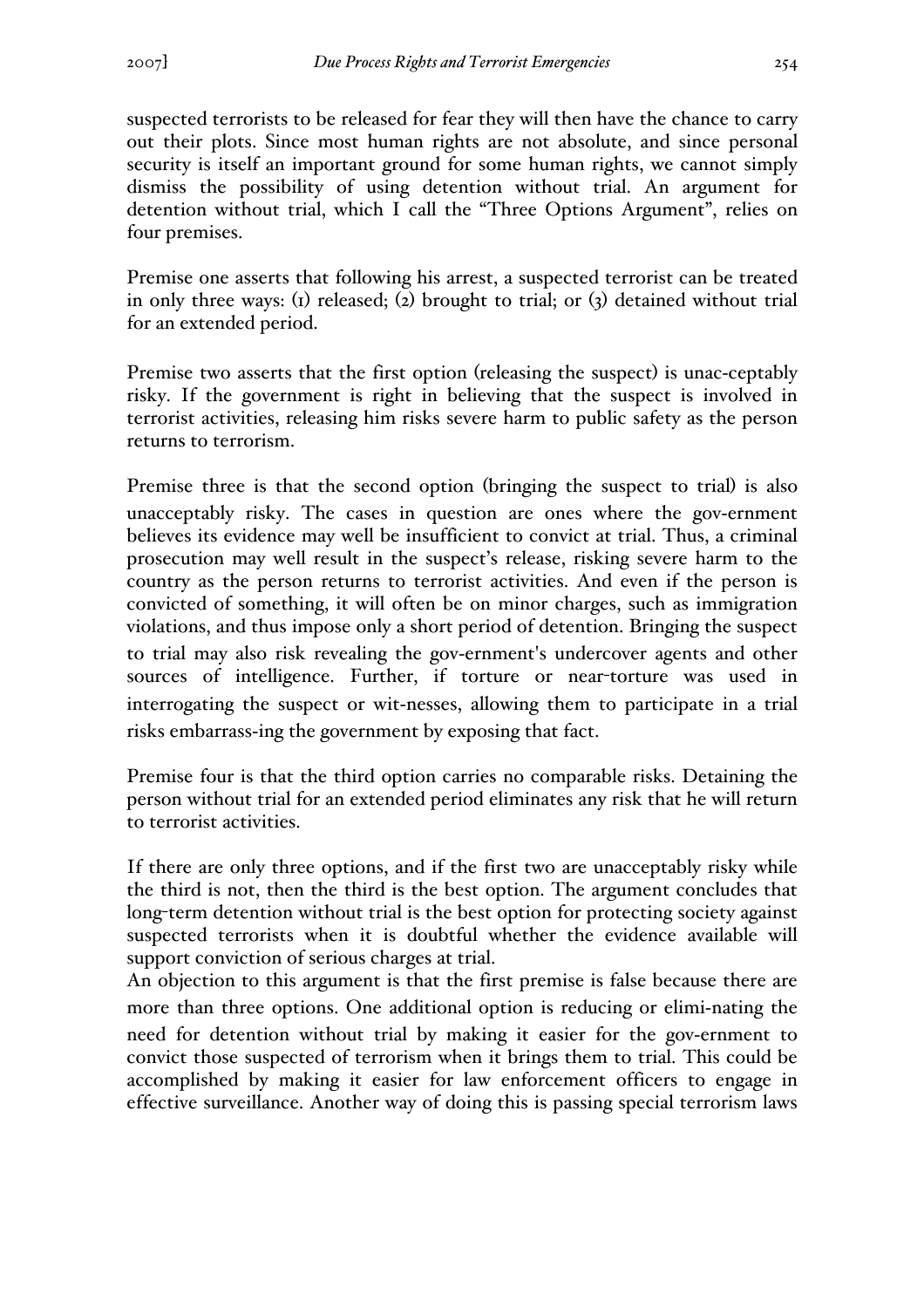which make it easier to convict people of engaging in a terrorist conspiracy or belonging to a terrorist organization. There could also be special tribunals for those accused of terrorism in which some due process protections are not available. The United States Supreme Court allowed that "enemy combatant proceedings may be tailored to alleviate their uncommon potential to burden the Executive at a time of ongoing military conflict; hearsay, for example, may need to be accepted as the most reliable available evidence from the Government in such a proceeding". It also allowed that "once the Government puts forth credible evidence that the habeas petitioner meets the enemy-combatant criteria, the onus should shift to the petitioner to rebut that evi-dence with more persuasive evidence that he falls outside the criteria".24 A different approach attempts to make detention without trial less objectionable by using milder methods of control such as house arrest and electronic bracelets. These measures may be useful in some cases, but none of them makes the problem go away entirely.

An objection to premise two is that the dangers in releasing suspected terrorists are the same ones we face when we release criminals suspected of being dangerous because we have failed to convict them at trial. If the three options argument were sound, it would undermine due process protections for all people who are thought likely to commit major crimes if they are released. For this worry to have special force in the case of suspected terrorists we have to be persuaded that the damage they are likely to do if released is far greater than that done by ordinary criminals whom we fail to convict at trial. This seems far from obvious. First, upon release they will surely be subjected to heavy police surveillance both in order to protect society and in hopes that they will lead police to other members of terrorist networks. The likelihood of surveillance will also lead other terrorists to stay away from them. Second, after release they will not be trusted by other ter-rorists because of the worry that in order to gain their freedom they have switched sides and become informers.

Another objection to this argument rebuts premise four by holding that detention without trial also has great risks to the public's safety. It poses the danger of undermining the protections against government abuses that DPRs provide. Abandoning due process protec-tions puts at risk protections that are valuable to us all. Grave risks to people's security are generated when we create, for those accused of being dangerous to national security, a special track in which most due process protections are unavailable. If this objection is correct then none of the three options is good for the public's safety.

A final objection is that what we do cannot be decided entirely on the basis of public safety. The severity of unfairness also has to be considered. Long-term detention without trial has the features of summary punish-ment. It greatly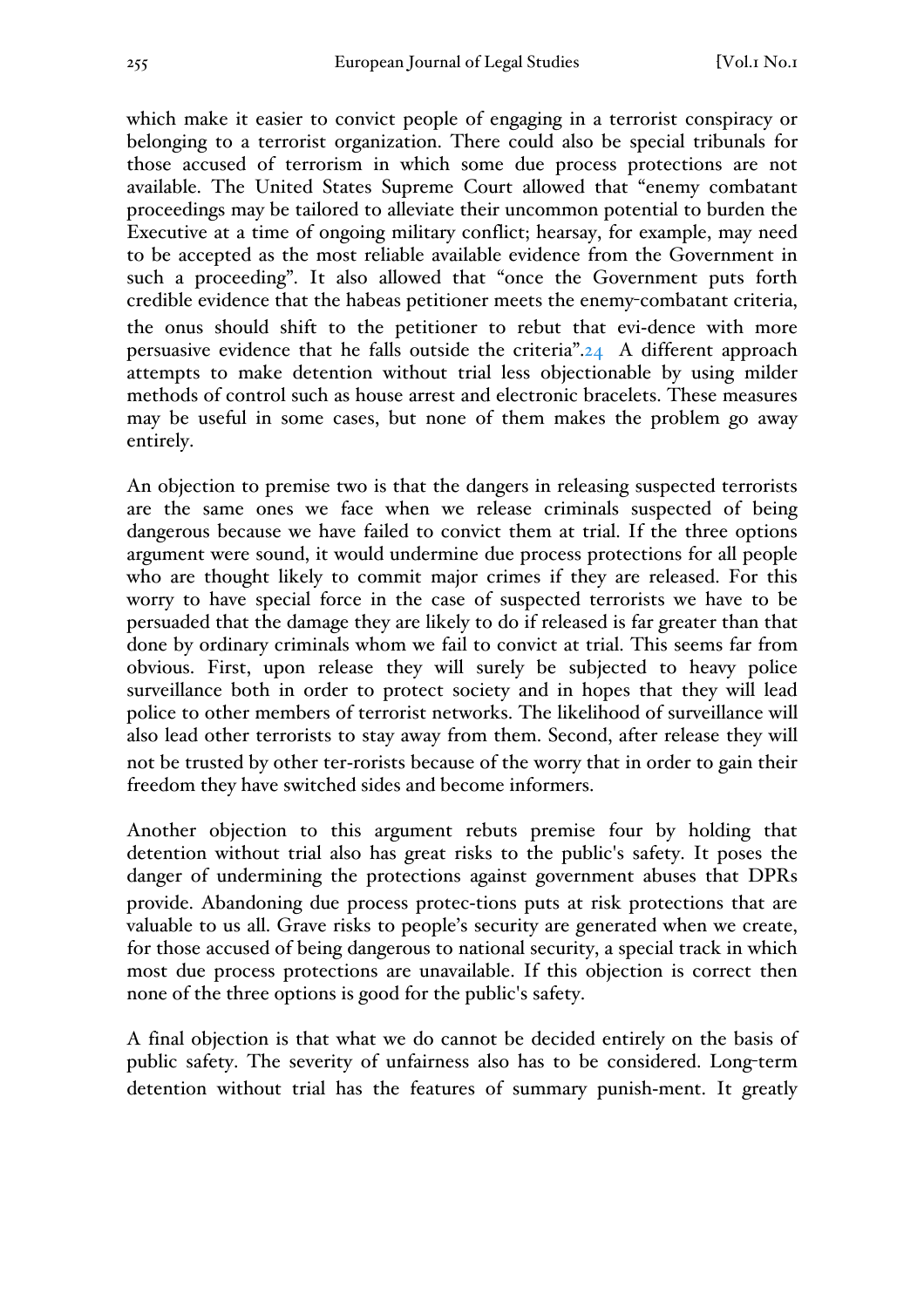increases the risk of incarcerating people who are neither danger-ous nor guilty of crimes. Estimating how dangerous a person is turns out to be extremely difficult.

## 2. *The priority shift argument*

Another argument for detention without trial is the "Priority Shift Argument". Its key idea is that in severe emergencies people downgrade the importance of liberty and fairness. Emergency conditions can be bad enough that reasonable people, at least temporarily, shift their priorities in the direction of greater concern for security - a concern for saving one's life and health. If this shift occurs in the priorities of rational people, then an impartial legislator could reasonably be guided by it in deciding which rights are immune to suspension.

Does the Priority Shift Argument help justify long-term detention without trial of suspected terrorists in severe emergencies? One reason for doubting that it does is that the shift does not occur, I believe, in regard to fairness in the distribution of the most important goods. The down-grading of fairness-based rights is not rational when a person's most important interests are at stake. This is why the three treaties forbid capital punishment without full due process.25 For another example, in a severe natural disaster citizens will be very concerned that greatly needed gov-ernment assistance is provided to people and neighborhoods in ways that are fair. Thus concern for fair distribution of the measures that protect people against severe government abuses of the criminal justice system may survive the Priority Shift.

A related reason to believe that DPRs will survive the Priority Shift is that they are themselves protections of security. Recall that one major justification for DPRs given above was in terms of security of life, liberty, and property against abuses by government. Thus the trade-off is security versus security, not just security versus fairness. Recall also that one of the objections to the Three Options Argument above was that the third option, long-term detention without trial, threatened public security by undermining historically hard-won due process protections.

Still, ordinary citizens may not much fear being suspected of terror-ism. Some of them say that they will not be troubled if the government decides to restrict or suspend the DPRs of suspected terrorists. Law-abiding citizens find it hard to believe that they could be mistaken for criminals, much less for terrorists. Thus they cannot see that protecting the due process and other rights of accused terrorists does much to protect the security of ordinary people. The security argument for DPRs leaves them cold. This coldness applies particularly to noncitizen detainees, but it applies as well to citizen detainees who seem to have been involved in terrorism. This outlook is a great practical barrier to the main-tenance of DPRs during emergencies and troubled times. Its roots are not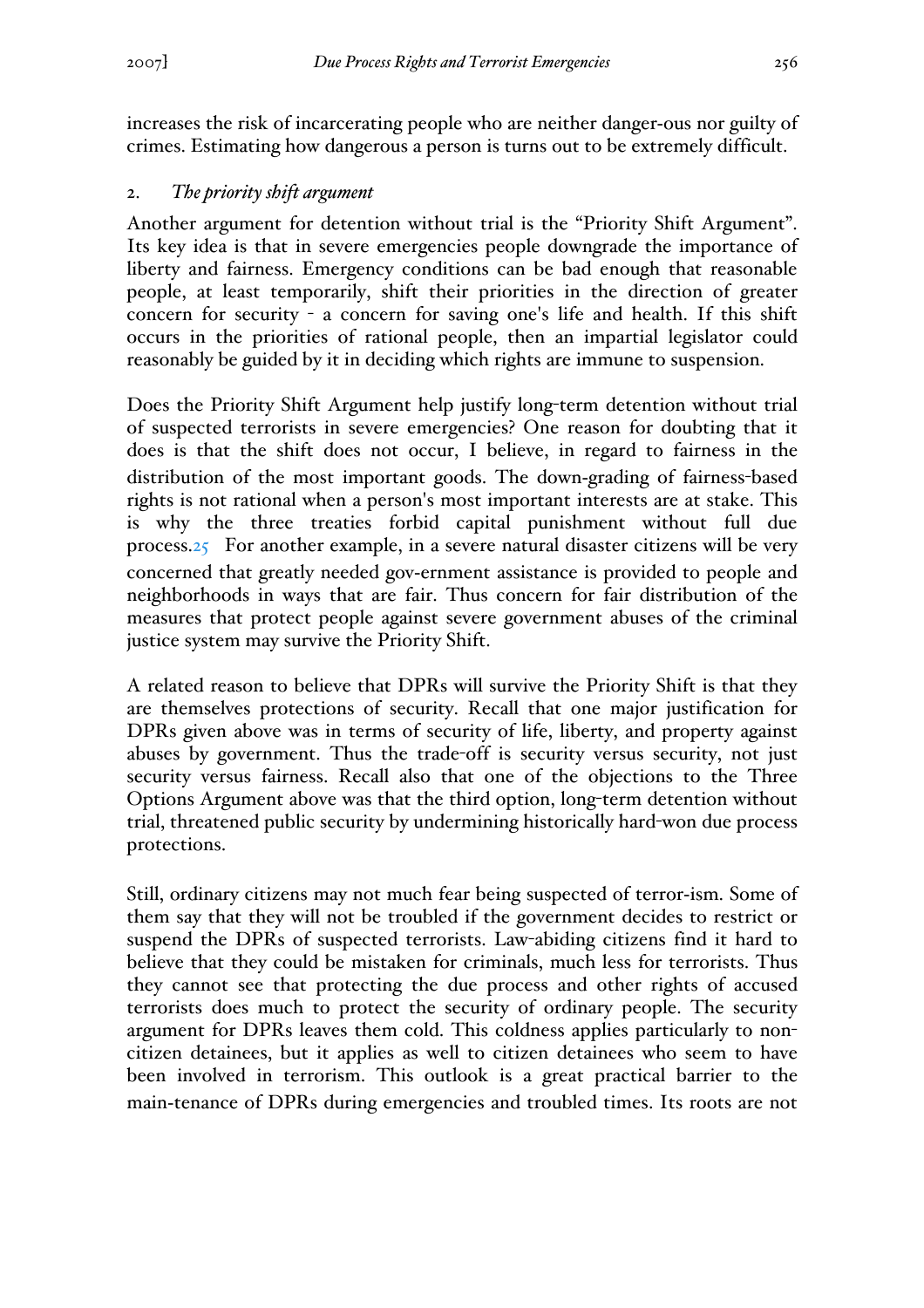necessarily egoism, a concern only for oneself. More com-monly they are a matter of limited sympathies, a willingness to dismiss the claims of people who seem threatening or alien. One response to this worry is to try to persuade ordinary citizens that the risks of mistakes in the detention and prosecution of terrorists are real, that those mistakes have severely bad consequences, and that some ordi-nary law-abiding citizens are vulnerable to those risks. The best means of persuasion here may take the form of plausible stories that illustrate how various sorts of people would be at risk if governments could detain and punish without providing trials and procedural protections. But such attempts at persuasion also need to invoke fairness, to remind people that one of the most important reasons for having DPRs is to avoid severe unfairness.26

#### IV.DUE PROCESS AND THE WAR ON TERROR IN THE USA

This section addresses issues discussed abstractly in the previous sections by discussing detention without trial in the United States during the "War on Terror."

#### 1. *Conceptualizing the problem of terrorism*

After suffering a surprise attack, such as the one that occurred in the United States on 11 September 2001, a government must appraise the situation, analyze the nature and actions of its enemies, and diagnose the problems leading to and resulting from the attack. When many problems are identified, each will provide a partial view of the situation and how to respond to it. After the 9/11 attacks the U.S. government identified many specific problems including the real possibility of further terrorist attacks, poor control of its borders and immigration, flawed airport security, insufficient intelligence about its enemies and their capacities, and possible terrorist cells among students and immigrants from Muslim countries.27

These specific diagnoses did not preclude, however, an overall view of the situation. The Bush Administration's overall view was that the U.S. was in (1) a severe emergency situation involving (2) a substantial and extended war. Severe emergency is the generic category and war is the specific type of emergency. Immediately after the attacks, President Bush met with the National Security Council stressing that the U.S. "was at war with a new and different kind of enemy," and that terrorism needed to be eliminated because it was a threat to "our way of life". $28$  The  $9/11$  attacks might have been viewed as crimes, or as a one-shot act of retaliation by Islamic radicals, but the U.S. government ultimately came to perceive the situation as a war of extended duration rather than a short-term national emergency.29 When the U.S. went to war in Afghanistan in late 2001 the idea of a war on terror ceased to be a mere metaphor since real war was being waged against the Taliban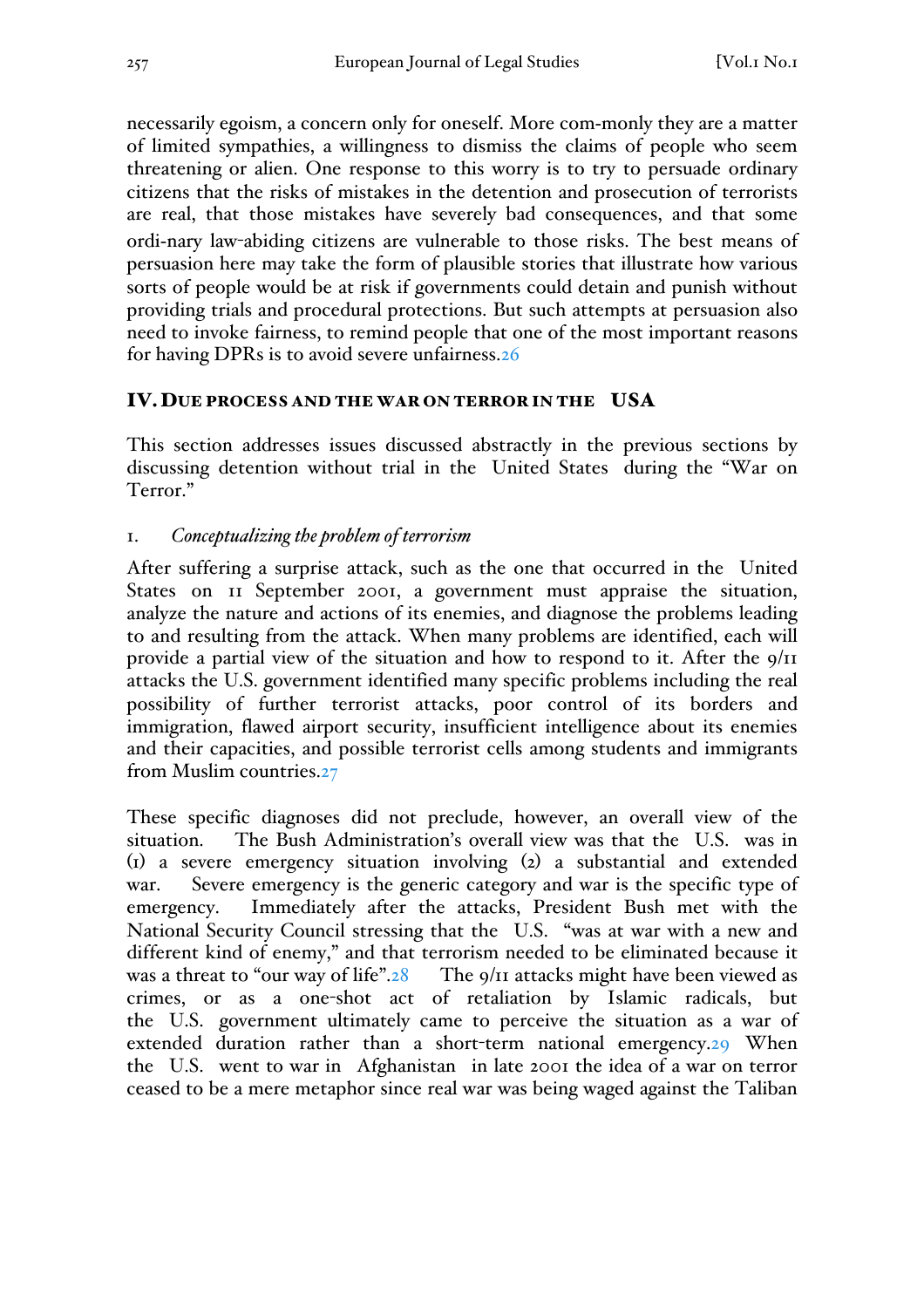and the Al-Qaeda operatives the Taliban hosted. After the U.S. invaded Iraq in 2003 no one could deny that the country was in a serious war. For a long time, however, Osama bin Laden and Al-Qaeda were the main targets. The war on Al-Qaeda was an unusual kind of war - the enemy was a religious and political movement rather than another state. The length of the war and the possibility of attacks on the U.S. it might involve were completely unforeseeable. The wars in Afghanistan and Iraq were occurring thousands of miles from U.S. territory, however, and by 2003 life in the U.S. began to normalize.

Especially in their early stages, emergencies transfer power to the executive branch. The President is capable of acting quickly to improve security, block further attacks, and improve intelligence. After the 9/11 attacks, Congress, the courts, and the public gave President George W. Bush and his administration a lot of latitude for a long time as they took aggressive steps to combat terrorism at home and abroad. Although terrorist attacks did not recur in the U.S. homeland during the period 2002-2006, the wars in Afghanistan and Iraq, along with terrorist attacks in Europe and Asia, contributed to the plausibility of the claim that the U.S. was in a severe terrorist emergency and gave the CIA and special operations forces an ongoing mandate for action.

#### 2. *U.S.detainees in the war on terror*

The War on Terror raises many legal issues including border security and immigration policy; warrantless electronic surveillance, interrogation techniques and the use of torture; racial profiling; and the role of the Geneva Conventions in dealing with terrorists. My concern here continues to be restricted to issues of detention without trial. One of the Bush administration's responses to the 2001 terrorist attacks on New York and Washington was to adopt a policy of detaining suspected terrorists for extended periods without trial and other due process protections when doing so was thought necessary to gaining useful information or incapacitating suspected terrorists (recall the Three Options Argument). Many detainees were denied access to counsel, habeas corpus, and the right to a fair trial. The Bush administration did not at any point seek Congressional suspension of habeas corpus as permitted by Article 2 of the Constitution. This suspension clause says that "[t]he Privilege of the Writ of Habeas Corpus shall not be suspended, unless when in Cases of Rebellion or Invasion the public Safety may require it".30 Further, the administration did not declare an emergency under Article 4 of the ICCPR (to which it is a party).

Shortly after the 9/11 attacks the Justice Department undertook the investigation and prevention of domestic terrorism by arresting, interrogating, and in many cases deporting people -most of them Muslim men- thought to have ties to or information about terrorism. Approximately 1,200 people were ultimately detained by this program. Since extended detentions for investigative purposes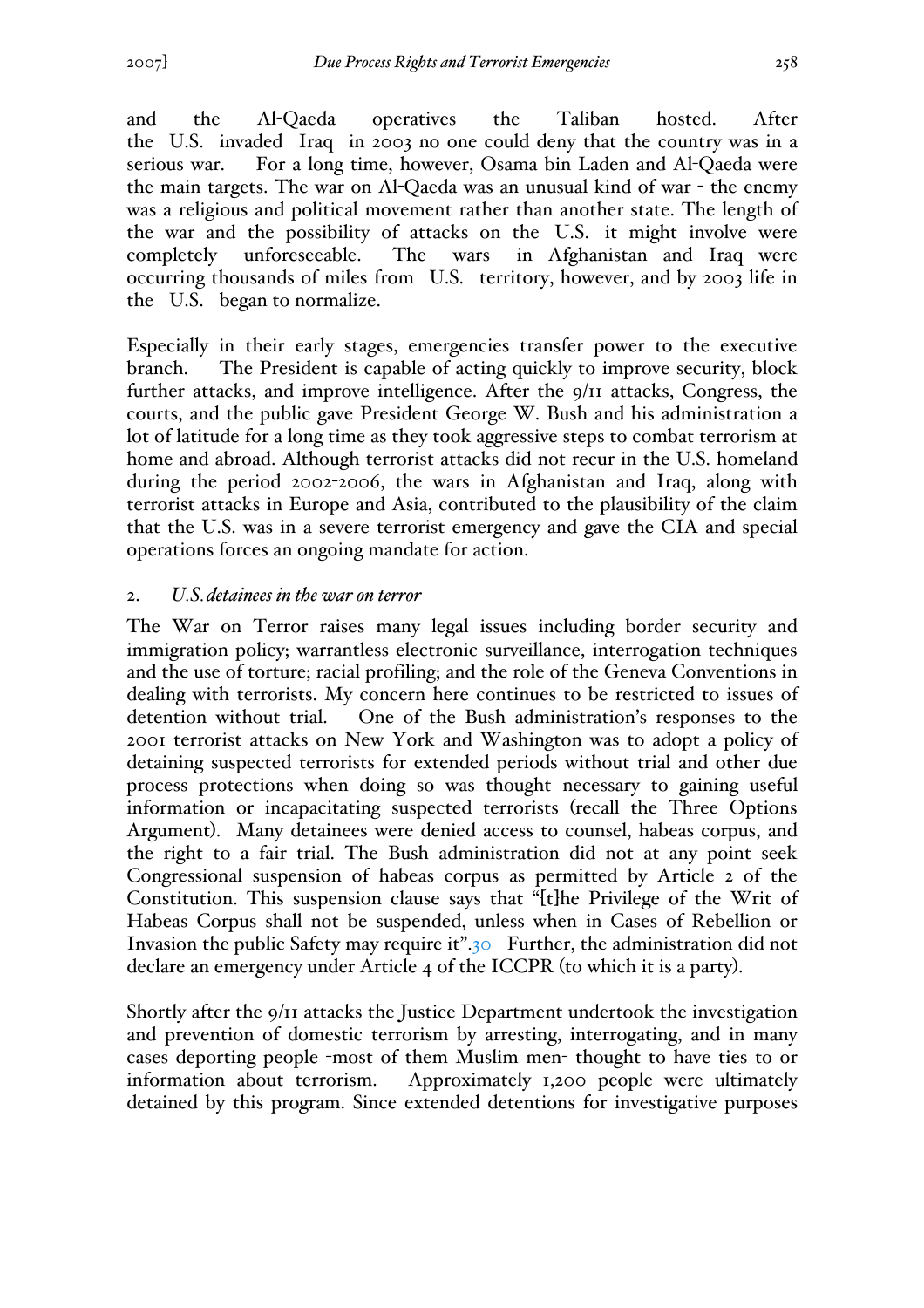are not permitted under U.S. law, most detentions were imposed either by the Immigration and Naturalization Service or under laws permitting the detention of material witnesses. The vast majority of those detained were arrested by the Immigration and Naturalization Service on immigration law warrants. Many of these people were denied bail and were deported after interrogation. Other detainees were held as material witnesses, since that allowed the government to hold them for an extended period without filing charges. While few if any of the people detained under this Justice Department program were later indicted for terrorist crimes, many were deported for minor immigration violations. Both Human Rights Watch and the Justice Department Inspector General later issued reports detailing the abuses detainees were subjected to, such as "prolonged detention without charge, denial of access to release on bond, interference with the right to counsel, and unduly harsh conditions of confinement".31

The Supreme Court decided one of the first cases after 9/11 involving alien detainees in Rasul v. Bush.32 Individuals being held for over two years at the Guantanamo Bay Naval Base in Cuba, without ever being charged or given access a trial, petitioned for habeas in 2004. The prisoners who brought the case were all captured abroad. Because the U.S. "exercises plenary and exclusive jurisdiction" over Guantanamo, the Court held "[a]liens held at the base, no less than American citizens, are entitled to invoke the federal courts' authority" under the habeas statute.33 Additionally, since they were being held in "federal custody" for an extended period of time without being afforded any formal DPRs, they had the right to challenge the legality of their detention.34 Detentions of citizens also occurred. Jose Padilla was arrested in the U.S. after returning from a trip to the Middle East. As noted earlier, Padilla is a U.S. citizen who converted to Islam. He was suspected of planning to detonate a 'dirty bomb' in the U.S., and after being arrested in May 2002 at Chicago's O'Hare International Airport, he was held without trial as an enemy combatant in a military jail in South Carolina. In 2005 Padilla was finally indicted on charges of conspiring to wage and support international terrorism.35 OnAugust 21, 2006, U.S. District Judge Marcia Cooke dismissed the terror count, holding that the indictment "is multiplicitous when it charges a single offense multiple times, in separate counts". Padilla's trial in civilian criminal proceedings is currently underway.36 In Padilla's case the justice system seems to have worked -slowly, and after much litigation- to get Padilla a civilian trial.

In April 2006 the Supreme Court, in a 6-3 vote, declined to reconsider Padilla's case given that he had been transferred out of the military system shortly before his case was to be considered by the Supreme Court. Justice Ruth Ginsburg dissented from the refusal to reconsider:

"This case, here for the second time, raises a question 'of profound importa nce to the Nation' [...]. Does the President have authority to imprison inde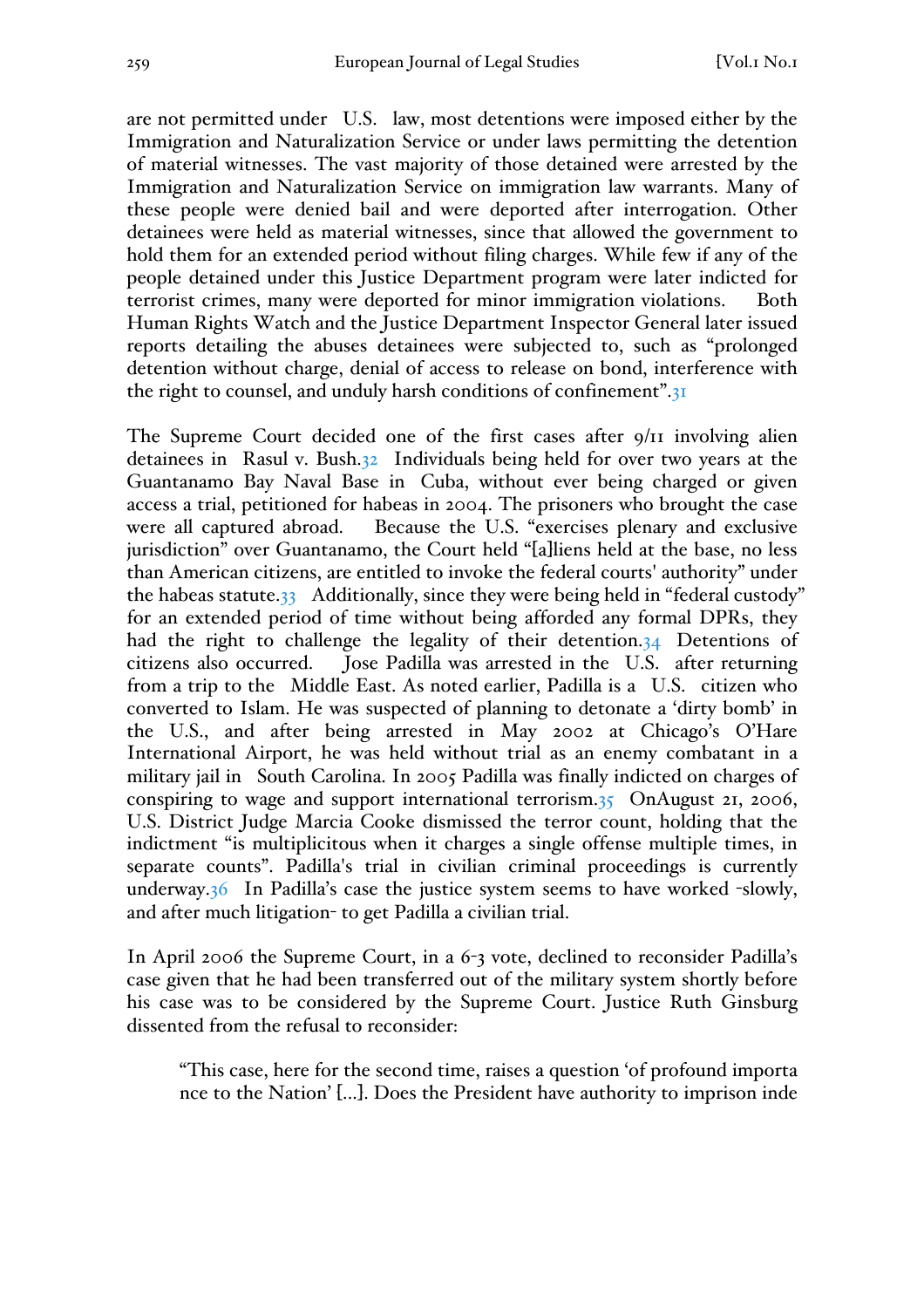finitely a United States citizen arrested on United States soil distant from a zone of combat, based on an Executive declaration that the citizen was, at the time of his arrest, an 'enemy combatant'? It is a question the Court hea rd, and should have decided, two years ago […]. Nothing the Government h as yet done purports to retract the assertion of Executive power Padilla pro tests. Although the Government has recently lodged charges against Padilla in a civilian court, nothing prevents the Executive from returning to the ro ad it earlier constructed and defended".37

Justice Anthony Kennedy's opinion, disagreeing with Justice Ginsburg and concurring with the majority, noted that consideration of what rights Padilla "might be able to assert if he were returned to military custody would be hypothetical, and to no effect, at this stage of the proceedings". Justice Kennedy's opinion went on to suggest that the Court was standing by watchfully to take up those issues "if the necessity arises". This may have been intended as a warning to the Bush administration that it would not tolerate evasive tactics.38 Justice Kennedy also acknowledged that "Padilla's claims raise fundamental issues respecting the separation of powers, including consideration of the role and function of the courts".39

Another citizen detainee is Yaser Hamdi. Unlike Padilla, Hamdi was captured on the battlefield. He was initially captured in Afghanistan by Northern Alliance forces and then turned over to the U.S. military. Hamdi was first held at Guantanamo,40 but in April 2002 was transferred to a Navy brig in the U.S. when his U.S. citizenship was discovered. Although Hamdi had been raised in Saudi Arabia, he was born in Louisiana and hence is a U.S. citizen. The government contended that Hamdi was an enemy combatant and that as such he could be held indefinitely without being informed of the charges against him, access to counsel, or access to an impartial tribunal. In Hamdi v. Rumsfeld, the Supreme Court ruled in 2004 that "citizen-detainees" like Hamdi were entitled to due process and should be given a meaningful opportunity before a neutral decisionmaker to contest their classification as enemy combatants.41

In the five years following the 9/11 attacks the Bush Administration often acted in ways that violated DPRs and the important values that support them. Soon after 9/11, when the country invaded Afghanistan in October of 2001 and went to war with Iraq in March of 2003, it may have been plausible to think that extended detentions without trial were sometimes necessary in order to gain information about terrorist activities and to incapacitate suspected terrorists when the government was not confident it could convict them at trial. But even during that period the Bush Administration did not seek specific legislation authorizing and providing regular judicial scrutiny of extended detentions of citizens and residents suspected of engaging in or supporting terrorism. It took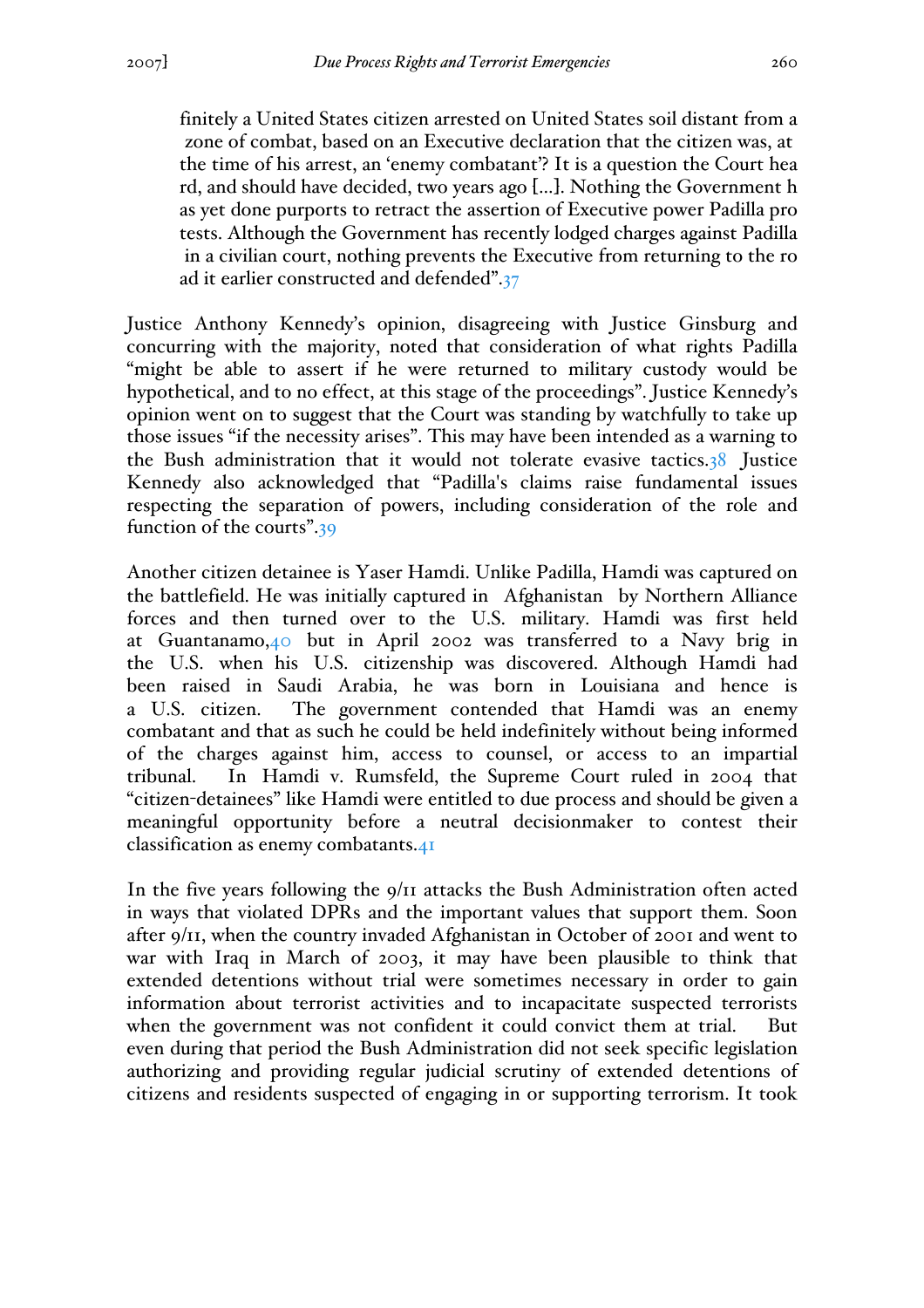advantage of the immigration system and material witness laws to hold people for extended interrogation. It used an offshore facility (Guantanamo) and secret prisons to prevent public and judicial scrutiny of its detentions and interrogations of suspected terrorists arrested in other countries. And it failed to offer apologies and compensation to people who were mistakenly held for extended periods and subjected to very harsh interrogation and treatment. In 2003–2006, when the U.S. was in troubled times rather than a severe emergency, the Bush administration continued to insist on using measures domestically that went far beyond those "strictly required by the exigencies of the situation".

In the latter half of 2006, the Bush administration introduced the Military Commission Act of 2006 (MCA) regarding the suspension of habeas corpus and other DPRs. This legislation was enacted on October 17, 2006, and contains worrisome provisions. It permits use of evidence obtained through cruel, inhuman, or degrading treatment, but bans evidence acquired through torture; it shifts the burden of disproving hearsay evidence onto defendants with limited discovery rights; it denies defendants access to classified evidence; it permits the death penalty for crimes that resulted in the death of another; and it expands the definition of "unlawful enemy combatant" to include anyone "who has purposefully and materially supported hostilities against the United States or its co-belligerents".42

The constitutionality of the habeas provision of the MCA was upheld by the U.S. Court of Appeals for the District of Columbia on February 20, 2007 in Boumediene v. Bush (consolidated detainee cases).43 The Court concluded that the MCA strips the federal courts of jurisdiction over habeas petitions brought by alien enemy combatants and dismissed the case. It remains to be seen if the constitutionality of the MCA will be taken up by the Supreme Court.

## V. CONCLUSION

There are very strong reasons for upholding DPRs during times of trouble and emergency. Underlying values of security and fairness remain relevant and important during such times. Cre-ating a special arrest and detention track without most DPRs for suspected terrorists is extremely dangerous to people's security and to the universality of protections for due process.

------------------------------------------------------------------------------------------------------ **REFERENCES** 

<sup>[</sup>1] On due process outside of criminal law see J.L. MASHAW, DUE PROCESS IN THE ADMINISTRATIVE STATE, 1985.

<sup>3</sup> King John at Runnymede, Magna Carta, 1215, §§ 38 and 39, http://www.britannia.com/history/magna2.html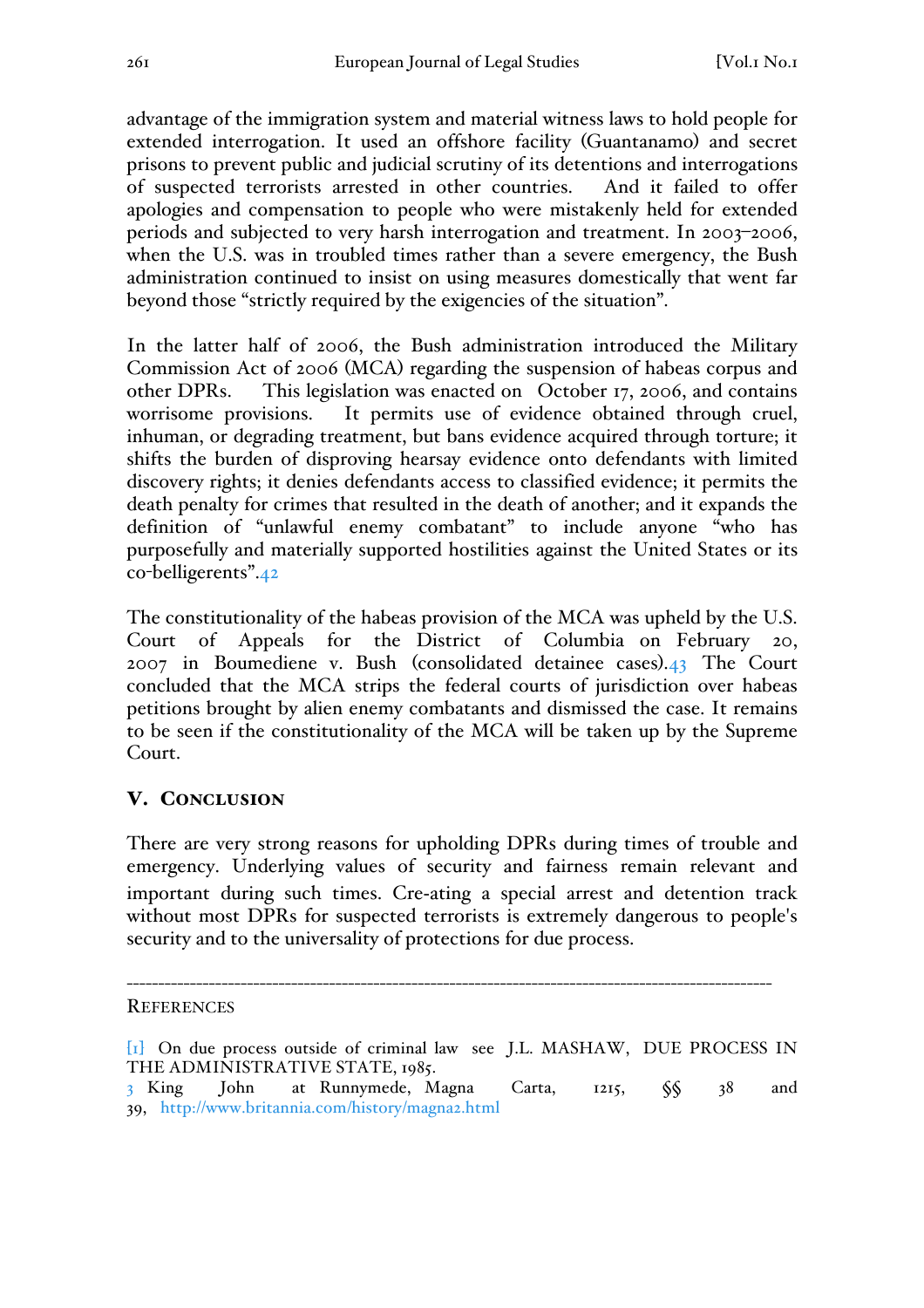4 U.S. CONST. Amendment VI, § 1.

5 International Covenant on Civil and Political Rights, Art. 9 § 4, http://www.ohchr.org/english/law/ccpr.htm

6 See A. DUFF, TRIALS AND PUNISHMENTS, 1986; D. WEISSBRODT and R. WOLFRUM, THE RIGHT TO A FAIR TRIAL, 1977.

7 On the justification of rights by appeal to life and liberty and avoiding severe unfairness and cruelty, see J. NICKEL, MAKING SENSE OF HUMAN RIGHTS, 2nd ed., 2006, pp. 53-91.

8 T. HOBBES, LEVIATHAN , Touchstone, 1997.

9 See, e.g., Hamdi v. Rumsfeld 542 U.S. 507, 529, 2004. Justice O'Connor wrote that Hamdi's "private interest [...] affected by the official action [...] is the most elemental of liberty interests - the interest in being free from physical detention by one's own government".

12 Shaughnessy v. United States ex rel. Mezei, 345 U.S. 206, 218–19, 1953, J. JACKSON, Dissenting Opinion; noting that "courts will not deny hearing an unconvicted prisoner just because he is an alien whose keep, in legal theory, is just outside our gates".

13 European Convention on Human Rights, Art. 15, http://conventions.coe.int/treaty/en/Treaties/Html/005.htm

14 The statement that the three treaties make DPRs subject to suspension should be qualified by noting that the right to life in these treaties is formulated so as to require that capital punishment be imposed "pursuant to a final judgment rendered by a competent court and in accordance with a law establishing such punishment, enacted prior to the commission of the crime". The effect of this clause is to forbid summary executions. It also suggests an attractive principle, namely that DPRs are most imperative when the most fundamental interests and rights are at stake.

15 Inter-American Convention on Human Rights, Art. 27, http://www1.umn.edu/humanrts/oasinstr/zoas3con.htm

16 See J. ORAA, HUMAN RIGHTS IN STATES OF EMERGENCY IN INTERNATIONAL LAW, Oxford, 1992.

17 See E.C.H.R., Greek Case, 18 Nov. 1969; Lawless v. Ireland, 1961. See also O. GROSS and F. NI AOLAIN, "From Discretion to Scrutiny: Revisiting the Application of the Margin of Appreciation Doctrine in the Context of Article 15 of the European Convention on Human Rights", HUMAN RIGHTS QUARTERLY, 2001, pp. 625-649.

18 On the idea of a supreme emergency, see M. Walzer, JUST AND UNJUST WARS, Basic Books, 1977; J. RAWLS, THE LAW OF PEOPLES, Harvard, 1999.

19 See D. STATMAN, "Supreme Emergencies Revisited", and bibliography, ETHICS, 2006.

20 See, e.g., B. ACKERMAN, "The Emergency Constitution", YALE L.J., 2004. Ackerman states "[u]ndoubtedly, there are times when a political society is struggling for its very survival. But my central thesis is that we are not living in one of these times. Terrorism as exemplified by the attack on the Twin Towers- does not raise an existential threat, at least in the consolidated democracies of the West".

21 Hamdan v. Rumsfeld, 126 S.Ct. 2749, 2006.

22 See 1949 Geneva Conventions III-

IV, http://www.icrc.org/ihl.nsf/CONVPRES?OpenView

23 Full criminal DPRs may not extend to all detainees. When a person is in custody as an "enemy combatant" the government may argue that the prisoner has not been detained for a "criminal proceeding" as defined under the Fifth and Sixth Amendments. Therefore, these prisoners are not afforded the same DPRs as a prisoner in custody for criminal prosecution. But the Supreme Court has said that "due process demands that a citizen held in the United States as an enemy combatant be given a meaningful opportunity to contest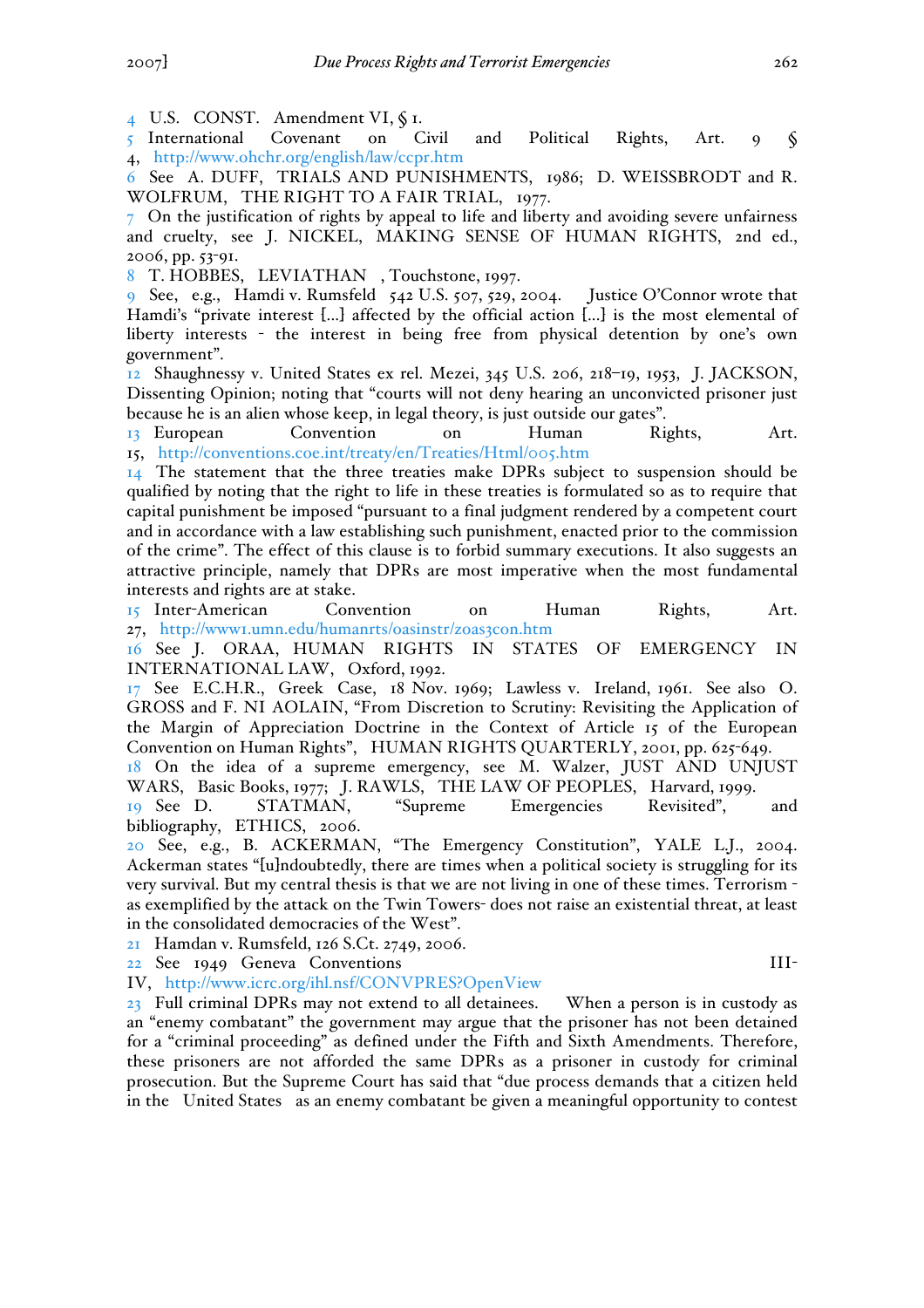the factual basis for that detention before a neutral decisionmaker". Hamdi v. Rumsfeld, 542 U.S. 507, 509, 2004.

24 Hamdi v. Rumsfeld, 542 U.S. 507, 533–34, 2004.

25 See, e.g., International Covenant on Civil and Political Rights, Art. 6, http://www.ohchr.org/english/law/ccpr.htm Article 6.2 states "[i]n countries which have not abolished the death penalty, sentence of death may be imposed only for the most serious crimes in accordance with the law in force at the time of the commission of the crime and not contrary to the provisions of the present Covenant and to the Convention on the Prevention and Punishment of the Crime of Genocide. This penalty can only be carried out pursuant to a final judgment rendered by a competent court". See also, Inter-American Convention of Human Rights, Art. 4, http://www1.umn.edu/humanrts/oasinstr/zoas3con.htm, in which Article 4, sections 2–6 provide "[i]n countries that have not abolished the death penalty, it may be imposed only for the most serious crimes and pursuant to a final judgment rendered by a competent court [...]. Every person condemned to death shall have the right to apply for amnesty, pardon, or commutation of sentence".

26 See R. DWORKIN, "Terror and the Attack on Civil Liberties", NEW YORK<br>REVIEW OF BOOKS, Vol. 50, 2003, http://www.nybooks.com/articles/article-REVIEW OF BOOKS, Vol. 50, 2003, http://www.nybooks.com/articles/articlepreview?article\_id=16738; J. WALDRON, "Security and Liberty: The Image of Balance",JOURNAL OF POLITICAL PHILOSOPHY , 2003, pp. 191-210; D. LUBAN, "Eight Fallacies about Liberty and Security", in R. WILSON, HUMAN RIGHTS IN THE WAR ON TERRORISM, Cambridge, 2005, pp. 243-245.

 $27$  The 9/11 Commission Report found that before 9/11 the Department of Defense was never fully engaged in countering Al-Qaeda. The Immigration and Naturalization Service (INS) never entirely focused on terrorism, and instead was dealing more with criminal aliens and backlogged naturalization applications. The Federal Aviation Administration (FAA) was unprepared for the 9/11 attacks because there had been no domestic hijacking in the past decade, and explosives rather than other weapons were seen as deadlier and more probable. See NATIONAL COMMISSION ON TERRORIST ATTACK UPON THE UNITED STATES, THE 9/11 COMMISSION REPORT, W.W. Norton & Co., 2004.

28 G.W. BUSH, "Remarks by the President in Photo Opportunity with the National Security Team", 12 Sept.

2001, http://www.whitehouse.gov/news/releases/2001/09/20010912-4.html

29 See K. LANE SCHEPPELE, "Law in a Time of Emergency: States of Exception and the Temptations of 9/11", U.PA.J.CONST.L., 2004.

30 U.S. CONST., Art. I, § 9.2.

31 U.S. Department of Justice, Office of the Inspector General, "The September 11 Detainees: A Review of the Treatment of Aliens Held on Immigration Charges in Connection with the Investigation of the September 11 Attacks",http://www.usdoj.gov/oig/special/0306/index.htm. See also, Human Rights Watch, "U.S. Supreme Court Should Review and Reject Secret Detentions", 30 Sept. 2003, http://hrw.org/english/docs/2003/09/30/usdom6409.htm; American Civil Liberties Union, "Internal Justice Department Report Details 9/11 Detainees' Plight; Arab, Muslim, South Asian Immigrants Languished in Detention for Months", 2 June 2003, http://www.aclu.org/safefree/general/17241prs20030602.html

32 Rasul v. Bush, 542 U.S. 466, 2004.

33 Id., 561.

34 Rasul, 542 U.S., 483–484.